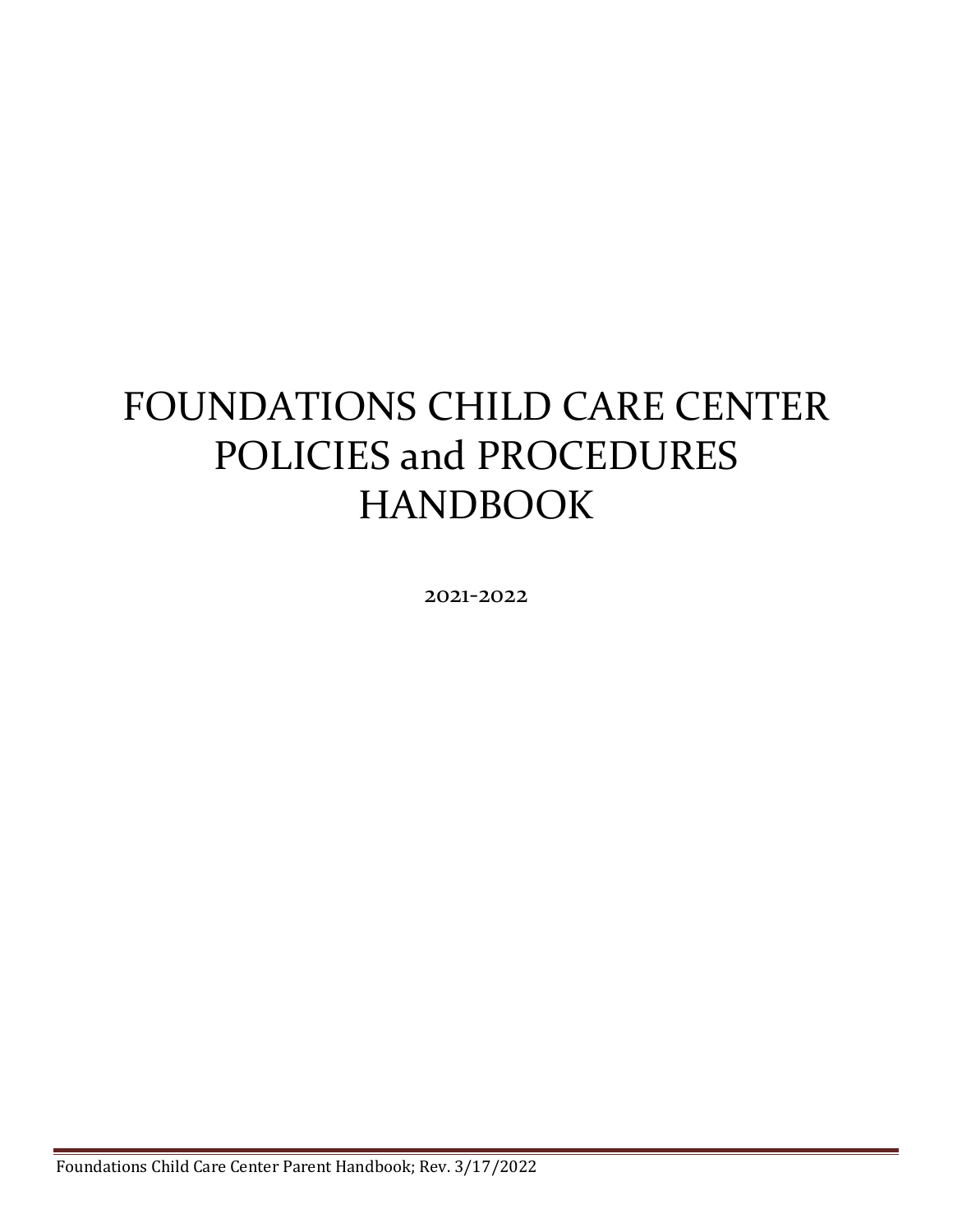## Table of Contents

| <b>Topic</b><br><u>Page</u><br><u>Topic</u>                                        | <b>Page</b>                                      |  |
|------------------------------------------------------------------------------------|--------------------------------------------------|--|
| Welcome<br>Safety Procedures in the Classroom<br>3                                 | 21                                               |  |
| Meet the Staff<br>3                                                                | Supervision, Ratios & Square Footage Policies 21 |  |
| Vision & Mission<br><b>Water Activities</b><br>$\overline{4}$                      | 21                                               |  |
| Program Philosophy<br>Outside Play: Health & Safety Precautions<br>$\overline{4}$  | 21                                               |  |
| <b>Outcome Statement</b><br>Classroom Pets<br>$\overline{4}$                       | 22                                               |  |
| Program Goals<br>Cleaning & Sanitizing<br>$\overline{4}$                           | 23                                               |  |
| <b>Enrollment Information</b><br>Hand Washing<br>$\overline{4}$                    | $23 - 23$                                        |  |
| Inclusion<br>Toilet Learning & Diapering<br>$\overline{4}$                         | $23 - 24$                                        |  |
| <b>Admission &amp; Fees</b><br><b>Tooth Brushing</b><br>5                          | 24                                               |  |
| <b>CCDF Vouchers</b><br>First Aid Kit<br>5                                         | 24                                               |  |
| Termination of Care<br><b>Fire Safety</b><br>5                                     | 24                                               |  |
| <b>Smoke Free Facility</b><br><b>Staff Qualifications</b><br>$5 - 6$               | 24                                               |  |
| Program Description<br><b>Weapon Policy</b><br>$6 - 7$                             | 24                                               |  |
| <b>Daily Activities</b><br><b>Emergencies &amp; Notification of Accidents</b><br>7 | $24 - 25$                                        |  |
| <b>Weather Policies</b><br><b>Field Trips</b><br>8                                 | $25 - 26$                                        |  |
| Curriculum<br>8<br>Fire & Tornado Drills                                           | 25                                               |  |
| <b>Child Assessment</b><br>$8 - 11$<br><b>Building Emergency Plan</b>              | 25                                               |  |
| Power Failure<br><b>Family Teacher Conferences</b><br>9                            | 25                                               |  |
| Protection from Environmental Hazards<br>Program Assessment<br>11                  | 26                                               |  |
| Arrival & Departure<br><b>Child Protection Policy</b><br>11                        | $26 - 27$                                        |  |
| Volunteers<br>Transportation<br>12                                                 | 27                                               |  |
| <b>Staff Health Assessment</b><br>Guidance, Discipline & Challenging Behaviors 12  | 27                                               |  |
| <b>Staff Records</b><br>Snacks, Food, & Nutrition<br>$13 - 13$                     | 27                                               |  |
| <b>Staff Orientation</b><br><b>Birthday Snack Guidelines</b><br>13                 | 28                                               |  |
| <b>Communication with Families</b><br><b>Staff Policies &amp; Procedures</b><br>14 | 28                                               |  |
| Open Door Policy<br><b>Staff Code of Ethics</b><br>14                              | 28                                               |  |
| <b>Grievance Policy</b><br><b>Staffing Patterns&amp; Schedule</b><br>14            | 28                                               |  |
| Family Involvement<br><b>Staff Development</b><br>$14 - 15$                        | 29                                               |  |
| <b>Staff Evaluation</b><br>Preschool Advisory Committee<br>15                      | 29                                               |  |
| Children's Records<br><b>General Student Policies &amp; Procedures</b><br>15       | 29                                               |  |
| Health and Safety Policies & Procedures<br>$16 - 18$<br>Clothing                   | 29                                               |  |
| Health Records & Immunization<br>16<br>Requests to Stay Indoors at Recess          | 29                                               |  |
| Objects from Home<br>Dental Health Emergency<br>16                                 | 29                                               |  |
| General Health & Safety for Teachers<br><b>Student Insurance</b><br>17             | 30                                               |  |
| Illness Policy & Exclusion of Sick Children 17-18<br>Telephone & Address Change    | 30                                               |  |
| Head Lice<br><b>Unique Situations</b><br>18                                        | 30                                               |  |
| <b>Child Abduction</b><br><b>Reporting Communicable Diseases</b><br>18             | 30                                               |  |
| <b>Medication Policies &amp; Procedures</b><br>Vehicle/Person Identification<br>19 | 30                                               |  |

Foundations Child Care Center Parent Handbook; Rev. 3/17/2022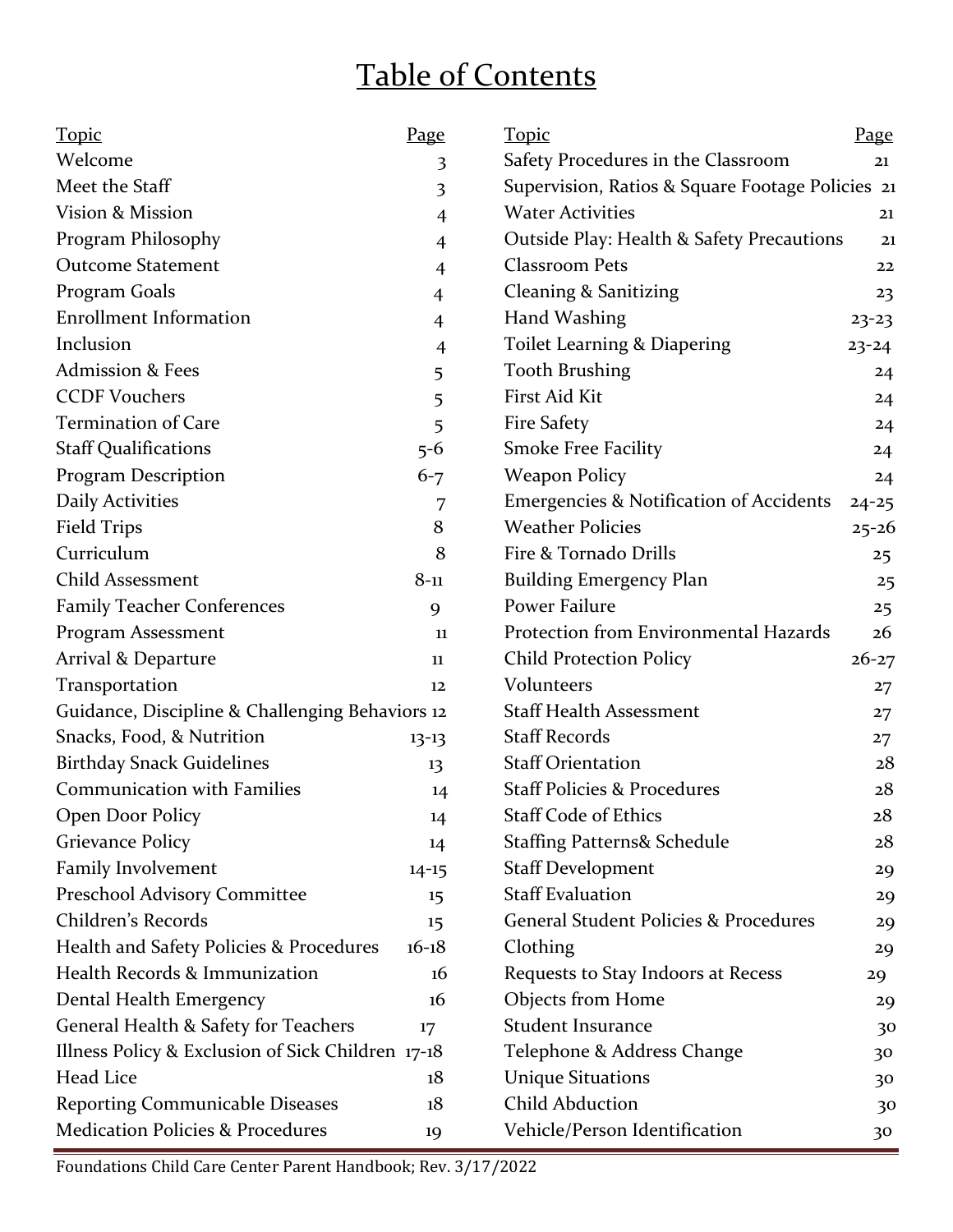## **Policies and Procedures Handbook**

### **Welcome to Foundations Child Care Center** (NAEYC 10.A.01)

The program's goals are to:

- Provide exceptional care for children ages o-12 years of age, regardless of ability and/or background.
- Create a safe, happy, loving atmosphere so that each child can develop a positive self-image and a trusting, loving relationship with our staff.
- Provide a stimulating environment to encourage lifelong learning through: curriculum, fieldtrips, community resources and family involvement.
- Encourage children to develop to their fullest potential: physically, cognitively, socially and emotionally.
- Promote independence and self-reliance for lifelong learning.

Foundations Child Care Center is licensed through the state of Indiana. The National Association for the Education of Young Children (NAEYC) Standards, Level 4 Paths to Quality Indicators, as well as the Creative Curriculum is used to guide expectations for the children and instructional practices.

### **Meet the Staff at Foundations on Grant:**

Director: Mrs. Jennifer Fisher

Assistant Director: Mrs. Heidi Davis

### **Meet the Staff at Foundations on DeCamp**

Director: Mrs. Tricia Pendleton

Person in charge when director is not present: Crystal Saiz

### **IMPORTANT PHONE NUMBERS**

Foundations Child Care Center- Grant St. (574) 262-3634 DeCamp (574) 226-0420 Foundation's Fax – (574) 222-1521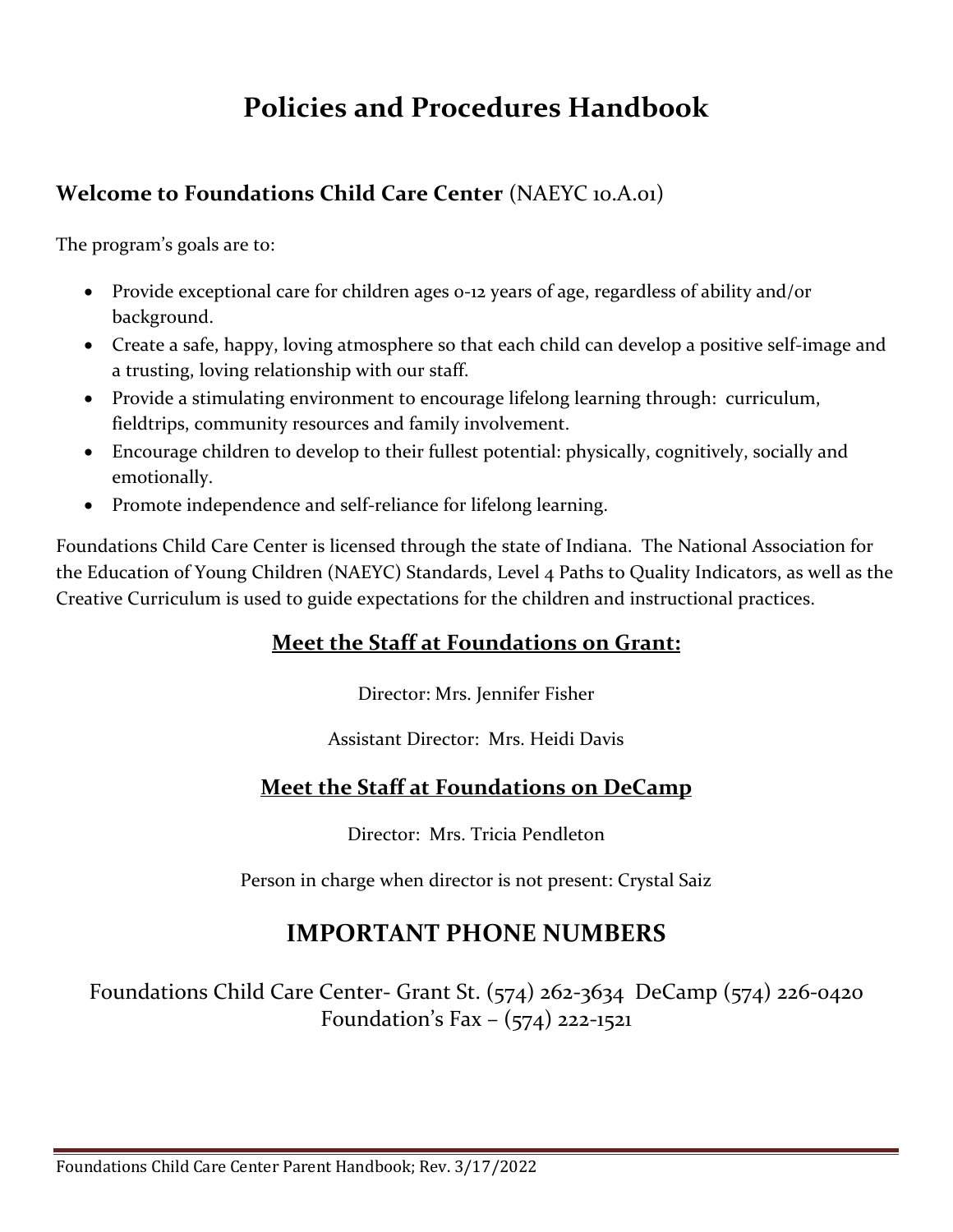### **MISSION & BELIEF STATEMENTS** (NAEYC 10.A.01)

#### **Vision**

With the collaboration of community, the families we serve and our professional, dedicated, loving staff, Foundation's Child Care Center provides excellent care and developmentally appropriate learning for all children.

#### **Mission Statement**

Foundation's Child Care Center is committed to providing exceptional early childhood educational experiences for all children, by helping them reach their fullest potential: physical, cognitively, socially and emotionally. Our professional, educated staff provides a safe and loving atmosphere so each child can develop a positive, healthy self-image. Through developmentally appropriate activities, children learn to confidently and independently explore their world and develop a lifelong eagerness to learn in an ever-changing world.

#### **Program Philosophy**

Foundations Child Care Center provides developmentally appropriate activities for children ages 0-12 years of age. Our professional staff implements the Creative Curriculum, NAEYC and Paths to Quality Standards for the State of Indiana. Emergent curriculum is developed as children's interests encourage growth in all areas of learning. The world is our classroom. Positive self-esteem, independence, and respect for others are encouraged throughout our program. All families are encouraged to participate and share their values and beliefs within our curriculum and community involvement.

#### **Outcome Statement**

Each child is valued as an individual within the context of their family and community. Individual learning styles are supported through discovery learning that allows children to explore, investigate and problem solve individually and in small groups. Our curriculum is designed to build positive selfesteem and encourage respectful and responsible behavior in all children.

### **Enrollment**

#### **Equal Educational Opportunity**

It is the policy of the Foundations Child Care Center not to discriminate in its education programs or educational activities on the basis of sexual orientation, race, religion, color, national origin, marital status or disability. Students are educated in programs, which foster knowledge of, and respect and appreciation for, the historical and contemporary contributions of diverse cultural groups, as well as men and women, to society. Students who feel they have been discriminated against are encouraged to report it our main office at  $(574)$  262-3634.

#### **Inclusion**

Foundations Child Care Center includes all children, including those with disabilities and unique learning needs. Modifications are made in the environment and staffing patterns in order to include children of all abilities. Staff members are aware of the identified needs of individual children and are trained to follow through on specific intervention plans. It is our belief that inclusion in our program will enrich the experience for teachers, students, other children and their families.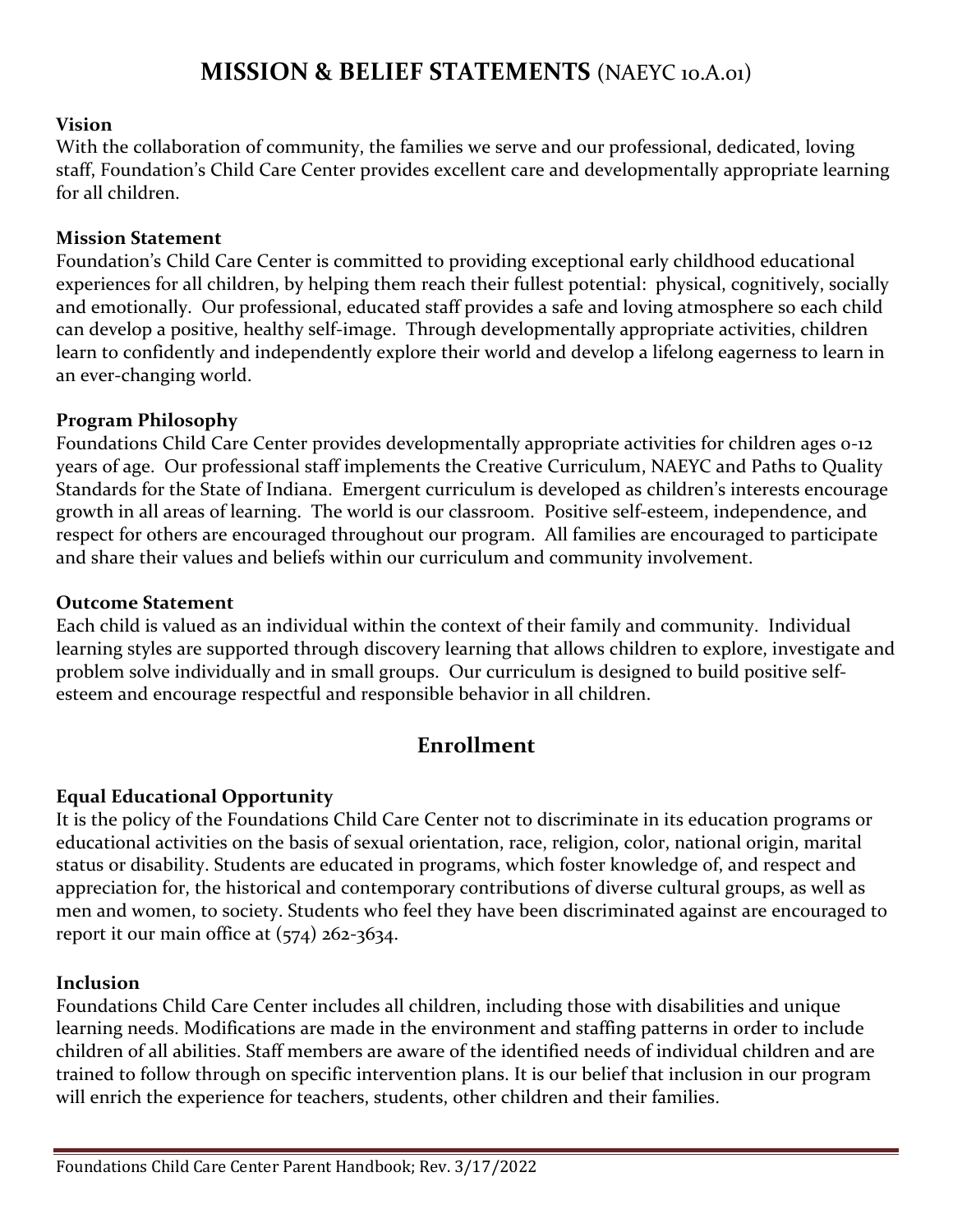#### **Admission and Fees**

Foundation's enrolls children on a first come, first-registered basis. All paperwork must be completed and submitted **before** your child can attend.

Tuition is charged according to age and number of hours scheduled for attendance. Rates are evaluated on an annual basis. Please see attached Fee Schedule.

- Tuition is due on Monday, prior to care, via autopay to receive relevant discounts
- A late charge of \$5 will be added if payments are not made by Wednesday
- After thirty days accounts will incur a 5% interest fee on all unpaid balances
- Accounts sixty days past due will be sent for collections
- There is a \$35 service charge for any returned checks or debits due to insufficient funds
- Foundations accepts: ACH from bank account, credit card auto pay, cash, checks and credit cards for payment
- Transportation to/from specific schools is included in tuition
- Diapers/wipes are NOT included in tuition fees
- There is a \$1 per diaper charge for every diaper the center provides for your child
- All payments are non-refundable
- Children are reenrolled annually. The reenrollment fee is \$50 for children 0-5 (not attending Kindergarten in the Fall) and \$150 for children entering Kindergarten and older will be charged March 1st.
- Non-payment of tuition can terminate enrollment

### **CCDF/AHS Vouchers**

Foundations Child Care Center accepts CCDF/AHS vouchers. It is expected that families clock their child in and out daily to avoid additional fees or charges.

CCDF families are expected to pay all registration and annual fees in place by the facility. All assigned "copays" are collected and due on Monday each week.

### **Termination of Enrollment**

Foundation's requires a two-week, written notice if you plan to withdraw your child. You will be financially responsible for these two weeks should you need to withdraw immediately.

Foundations has the right to terminate care if payments are not received in a timely manner (see Tuition and Fees), the child is a threat to staff or children, repeated disciplinary problems, consistent schedule changes without prior approval and/or late pick-up or early drop-off without prior approval and failure to notify center of phone number changes on several occasions. (Foundations must always be able to reach a parent or person authorized to pick-up. Phone numbers must be updated as needed to ensure they are correct).

### **Who Works In our Program?**

### **Executive Director**: (NAEYC 10.A.02.a)

Jennifer Fisher, M.Ed.

The program director is designated as the program administrator and is responsible for supervising the child care program. The director meets all qualifications described in Indiana Child Care Licensing Requirements and the NAEYC Program Standards.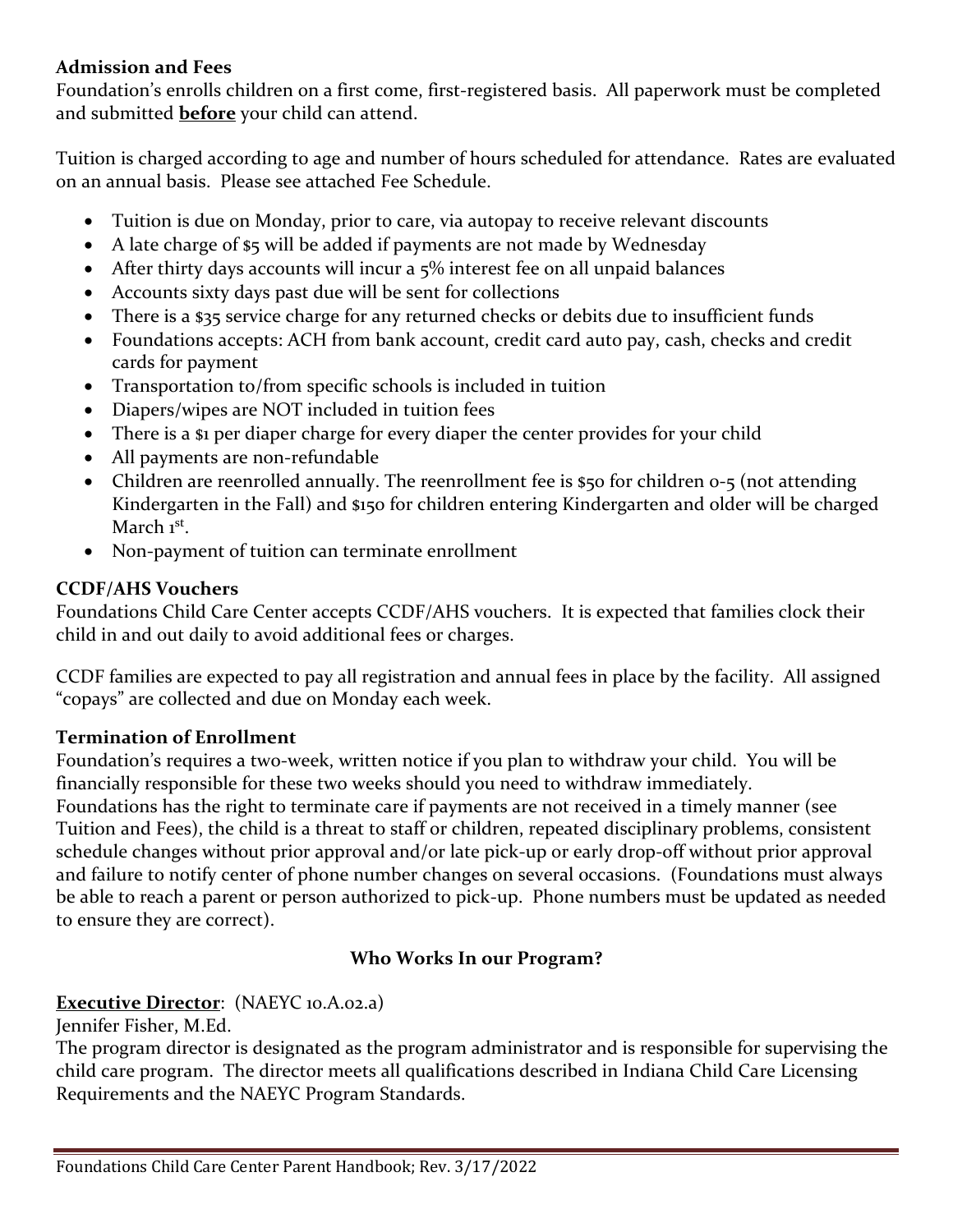### **Program Director, DeCamp Ave.**: (NAEYC 10.A.02.a)

Patricia Pendleton, BA

The program director is designated as the program administrator and is responsible for supervising the child care program. The director meets all qualifications described in Indiana Child Care Licensing Requirements and the NAEYC Program Standards.

### **Program Director, Grant St.**: (NAEYC 10.A.02.a)

Winnioe O'Connell, A.A.S

The program director is designated as the program administrator and is responsible for supervising the child care program. The director meets all qualifications described in Indiana Child Care Licensing Requirements and the NAEYC Program Standards.

### **Assistant Director, Grant St.**

Heidi Davis, A.A.S

The assistant director is designated as the program administrator in the director's absence and is responsible for supervising the child care program. The assistant director meets all qualifications described in Indiana Child Care Licensing Requirements and the NAEYC Program Standards.

### **Teachers** (NAEYC 6.A.05)

Our full-time teachers take pride in their education credentials. The teachers hold either a degree in the field of education, or are enrolled in an accredited college or university and in the process of earning that degree.

### **Teacher Assistant** (NAEYC 6.A.06)

A full time teacher assistant in the classroom carries out activities under the supervision of the teacher. The teacher assistant will have specialized training in early childhood education. All will be working toward or maintaining a CDA or the equivalent. All staff will be a minimum of 18 years old, however; may be under 21 if the qualified and meet the educational requirements.

### **Support Staff** (NAEYC 10.B.10)

Our cook prepares meals for the program that are balanced and in compliance with the Child and Adult Care Food Program (CACFP). Foundations serves: breakfast, lunch, and two snacks daily.

### **Program Description**

**Infant & Toddlers Area**: Infants and toddlers have their own personalized program geared just for them! Exploration and discovery provides fine motor, gross motor, cognitive, whole language, art, music, literacy, and social/emotional development for infant's ages 0-11 months and toddler's ages 12-23 months. Group size for infants: 4:1 (four infants with one teacher). Group size for toddlers is: 5:1 (five toddlers with one teacher)

**Two's Area**: Exploration and discovery provides fine motor, gross motor, cognitive, whole language, art, music, literacy, and social/emotional development for our two year olds. Group size: 5:1 (5 twoyear olds with one teacher)

**Three's Area**: Exploration and discovery provides fine motor, gross motor, cognitive, art, music, dance, whole language, literacy, pre-reading, math, social studies, science, health and safety, social and emotional development for three year olds. The curriculum is designed to build positive self-esteem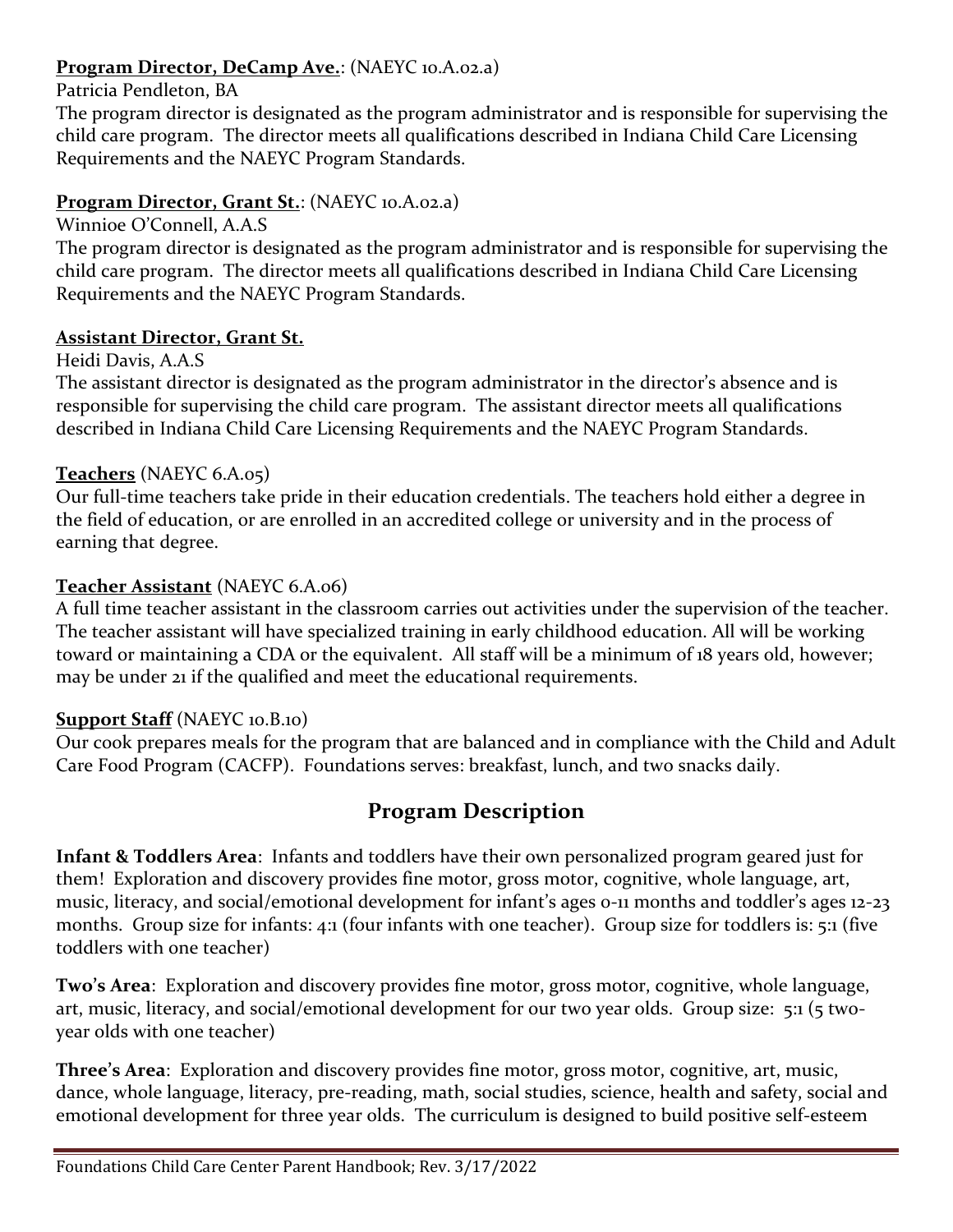and encourage respectful and responsible behavior in all children. Group size: 10:1 (10 three-year olds with one teacher)

**Four/Fives**: Exploration and discovery provides fine motor, gross motor, cognitive, art, music, dance, whole language, literacy, pre-reading, math, social studies, science, health and safety, social and emotional development for  $4 \& 5$  year olds. The curriculum is designed to build positive self-esteem and encourage respectful and responsible behavior in all children. Group size: 12:1 (12 four/five year olds with one teacher).

**School-Age Program (SAP)/Before & After-School/Summer Fun Camp**: Our program for schoolaged children provides hands-on experiences for children to develop to their fullest potential: cognitively, emotionally, and socially. The curriculum is designed to build positive self-esteem and encourage respectful and responsible behavior in all children. Opportunities for our children to make a difference in the lives of others are evident in our community connectedness. Group size: 15:1 (15 school-agers with one teacher)

All moves to the next classroom are dependent upon space availability.

**Playground**: The spacious playground encourages balance, coordination, climbing, creative-play, gardening, woodworking, and team sports to maximize physical health as the children grow and develop.

**Substitutes**:Foundations employs qualified substitute teachers in the event of a staff member's illness or absence. The substitute teachers all have an education in early childhood practices, have been drug tested, TB tested, received a criminal background check, fingerprinted, completed CPR, First Aid and Universal Precautions training, as well as been orientated to the programs policies and procedures .

### **Daily Activities** (NAEYC 4.D.02)

A consistent daily schedule is planned to offer a balance of learning activities. Learning is both formal and informal. Play is planned for every day. Listening is balanced with talking, group activities with solitary time, indoor time with outdoor time, quiet play with noisy play, child directed activities with teacher facilitated activities, etc. The teaching team meets weekly to discuss and review student observations and anecdotal notes enabling them to plan for instruction. Each child will engage in the following types of activities every day:

- Large and Small Group Activities
- Self-initiated Play
- Learning Center Activities: Art, Science, Writing Table, Manipulatives, Book Center, Blocks, Dramatic Play, Computers, Sensory, Listening Center
- Story Time
- Individual Activities
- Outdoor Activities
- Music and Movement

Lesson plans for each week are available in the classroom showing how these activities are incorporated into the daily schedule. Daily notes for infants, toddlers, 2's & preschoolers will be communicated via our Parent Communication App, Brightwheel. Parents can access Brightwheel via either Android or Apple mobile devices and downloading via the app store, or online by logging into [www.mybrightwheel.com.](http://www.mybrightwheel.com/)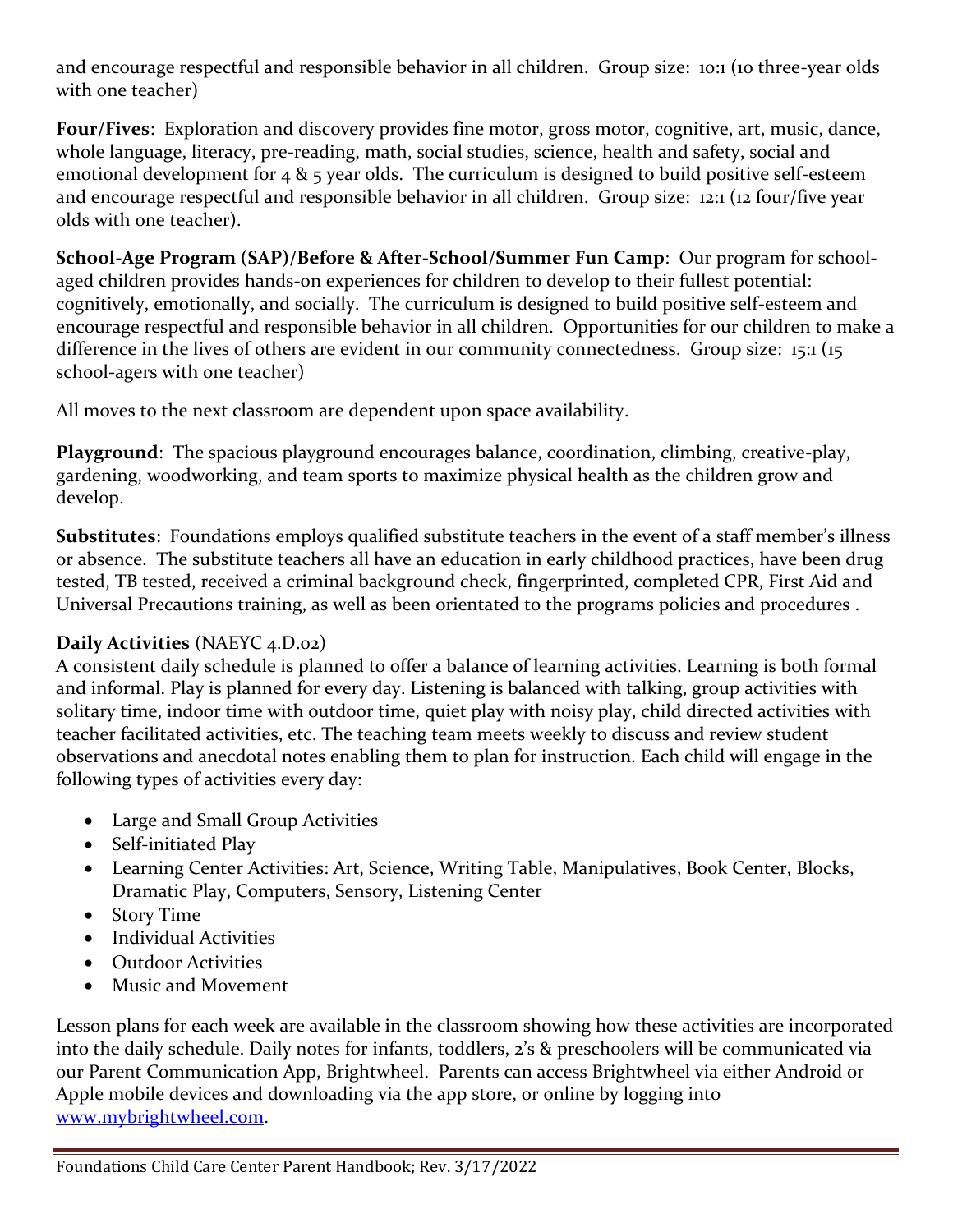### **Field Trips**

Children in our SAP (school-age program) enjoy many fun and educational field trips during school breaks and summer vacation. All children transported by Foundations will have a completed "Transportation Form" on file. Parents and adult relatives are invited to chaperone on all field trips. All policies and procedures in this handbook will be in effect while on a field trip. Foundation's greatly appreciates chaperones, however; the center does not cover the entrance fee to field trip activities for chaperones.

We use school vehicles, teacher's cars and/or parents to provide transportation on these trips. If your child's class is scheduled to go on a field trip and you do not want your child to attend, you may need to make other child care arrangements for that day or period.

A notice posting the dates, time of departure, time of return, and the destination location will be given at least 48 hours before the field trip. Each child will be assigned to an adult in a small group for every part of the trip. (NAEYC 10.B.12.c)

A first aid kit, emergency contact information, and emergency transport authorization information for the children in the group will be taken on all trips. Children will be counted every 15 minutes while field trip. Children may only use a public restroom if they are accompanied by a staff member. Children will never be left alone in a vehicle or unsupervised by an adult. At least one staff member on the trip will have a cell phone available at all times. (NAEYC 10.B.08.l)

### **Curriculum** (NAEYC 2.A.01 - 2.A.03, 3.F.01)

Our curriculum is a flexible framework based upon the needs of the group and individual children. Foundations believes that our curriculum should be able to reflect the values, beliefs, and experiences of families within our program. (NAEYC 2.A.6) Foundations uses the Creative Curriculum and Paths to Quality Standards to provide a comprehensive, developmentally appropriate curriculum for ages 0 through 12 years of age. In addition, suggestions for modifications and adaptations are an integral part of each curriculum. (NAEYC 2.A.01 & 2.A.0.2)

Curriculum emerges as the children explore a variety of themes and topics, and bring their experiences to the classroom. Children are encouraged to investigate, create and develop ideas, formulate answers and predict results. Collaboratively, our curriculum reflects our vision, mission, philosophy, and program goals.

It is the policy of this program that the curriculum content and instructional materials utilized reflect the culture and diversity present in the community. One of the objectives of the curriculum and teaching strategies is to reduce stereotyping and to eliminate bias on the basis of sex, race, ethnic origin, religion, and physical disability. The curriculum fosters respect and appreciation for the cultural diversity found in our country and an awareness of the rights, duties, and responsibilities of each individual as a member of a multicultural, nonsexist society. (NAEYC 1.D.01)

### **ASSESSMENT OF GROWTH & PROGRESS**

(NAEYC 2.A.05, 2.A.06, 4.A.02, 4.A.03, 4.B.01, 4.B.03, 4.E.01, 7.B.03, 7.B.04, 7.B.06, 7.C.03, 7.C.05 & 10.B.10)

### **Authentic Assessment Plan**

Foundations Child Care Center evaluates and keeps track of each child's development learning and progress in an ongoing, comprehensive and authentic basis.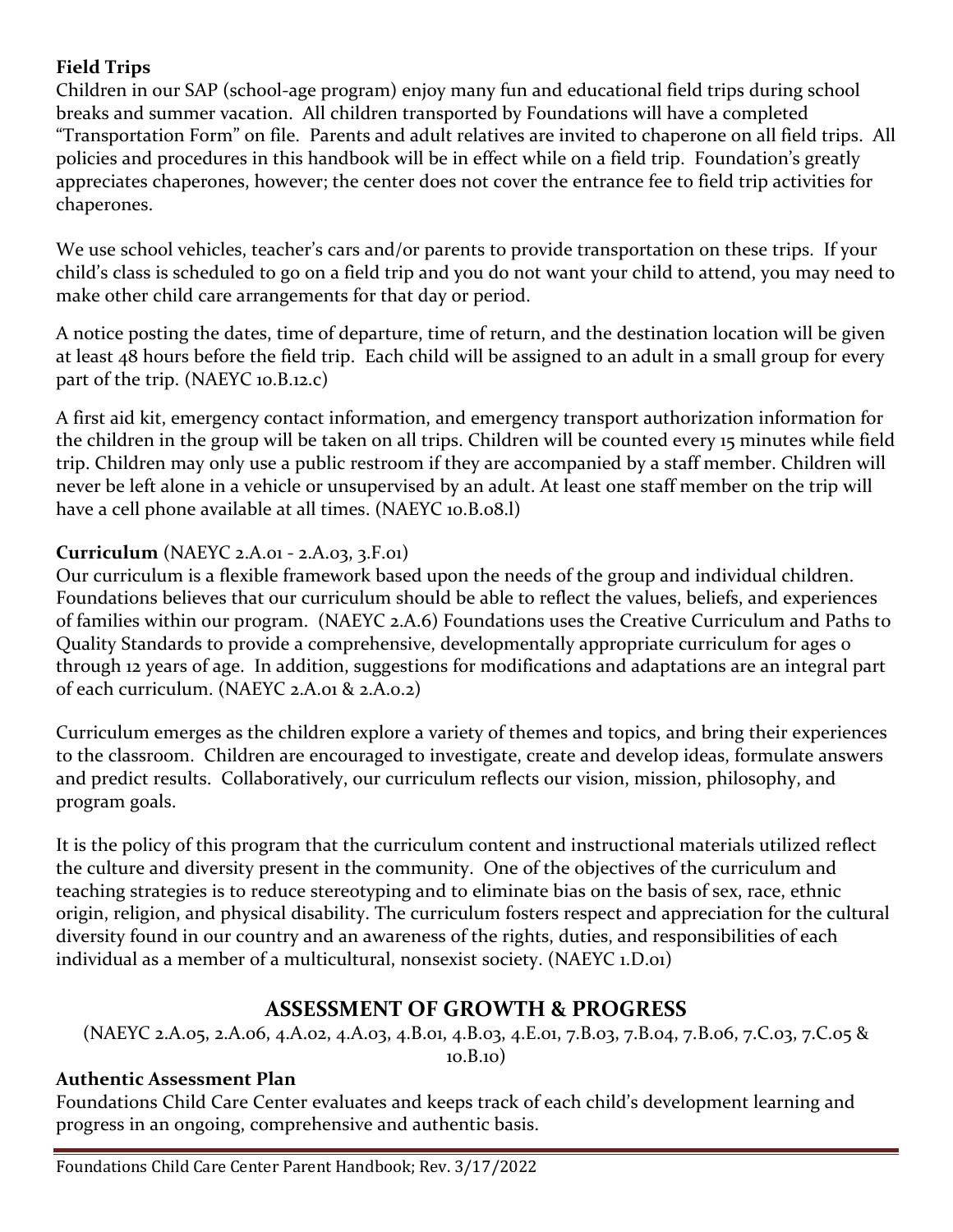Authentic Assessment means evaluating children's growth through their daily activities; instead of using something that is not part of their regular routine, such as standardized tests. Teachers and programs choose authentic assessment because they believe that everyday experiences most accurately reflect what children have learned and the progress that they have made.

### **Child Portfolios**

Child Portfolios are a planned collection of "documentation" about each child's learning and development. Documentation in each child's portfolio is evidence of a child's experiences and learning; and includes:

- 1) Photos of the child's experiences and photos of the child in action,
- 2) Observations of the child's learning experiences at Foundations and
- 3) Work samples that the child has created.

To go along with each photo and work sample, the teacher writes a note describing what was happening with the child at the time the photo or the work sample was made. Teachers collect specific pieces of documentation over several months in four categories: favorites, friends, family, and developmental milestones. These four categories show teachers and family members what children's interests and strengths are.

Developmental Milestones document children's growth and development in seven areas:

- 1) Thinking, Reasoning and Problem-solving;
- 2) Social & Emotional Development;
- 3) Language and Communication;
- 4) Gross-motor Development;
- 5) Fine-motor Development;
- 6) Reading and Writing Development;
- 7) Physical Growth and Health (including self-help skills)

Documenting developmental milestones helps teachers look at children's performance in relation to age-appropriate expectations and the program's curricular goals. Developmental milestones are included in a child's portfolio.

A Developmental Continuum Assessment Form is completed two times per year, and within three months of a new child starting. Twice each year the teachers pull together what they have collected and prepare a report/form entitled the "Creative Curriculum Child Progress and Planning Report" that evaluates the child's progress and accomplishments. The Child Progress and Planning Report and the individual child portfolio are shared with the child's family during parent teacher conferences. The teachers and family members conference two times per year to set goals and make plans to support each child's growth both at home and at Foundations Child Care Center.

All information the facility collects on your child is kept strictly confidential. Information is shared with appropriate staff members in order to best plan for your child's success.

The information gathered from assessments is used in the following ways:

• To provide information about children's needs, interests, and abilities in order to intentionally plan developmentally appropriate experiences and instruction;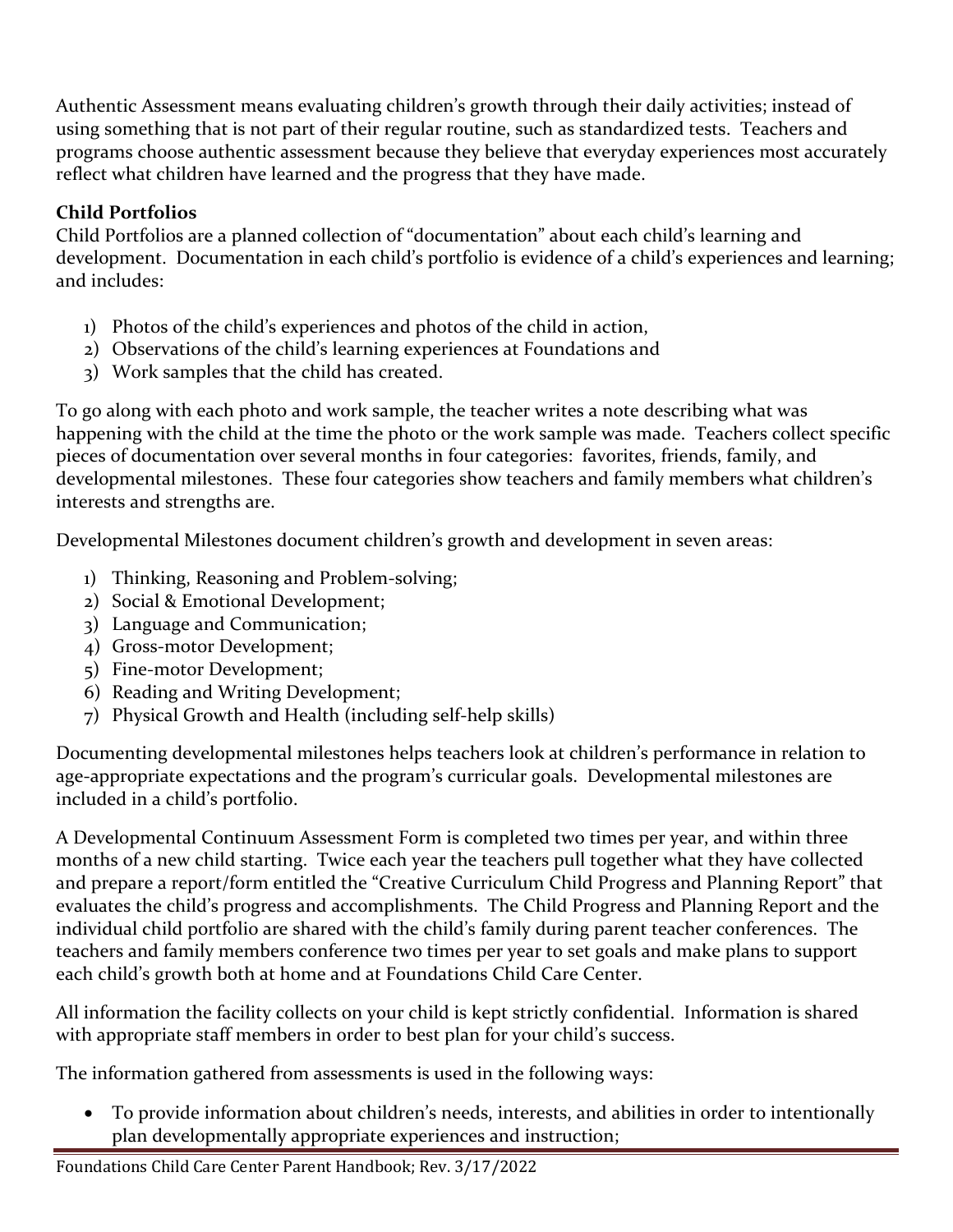- To provide information to parents about their children's developmental milestones and progress;
- To indicate possible areas that requires additional assessment. (NAEYC 7.B.03, 7.B.06, 4.A.02, 4.A.03)

**Parent/ Teacher Conferences** (NAEYC 7.A.03a.b.c, 7.A.06, 7.A.08, 7.A.09, 7.A.10, 7.B.01, 7.C.01) Parent/teacher conferences are scheduled twice per year, once during November/December and once during April/May. These conferences are thirty minutes in length and are held during the day as well as during the evening to accommodate parent schedules. Teachers share with families the child's adjustment to school, overall development and learning including the child's portfolio and the learning and development checklist, peer relationships, school involvement including favorites and friends and will answer parent questions.

Should the teacher or family feel that developmental screening or referral for diagnostic assessment is needed – the teacher will assist the family through this process. The family is encouraged to advocate for services for their child and be actively involved in the eligibility process. (NAEYC 7.B.04, 7.C.03, 8.A.02) In addition, the program will provide families with information about program and services from other organizations, such as First Steps, Elkhart County PACE program, Joint Services, CAPS, Oaklawn, medical professionals, etc. (NAEYC 7.C.05, 8.A.02, 8.A.05)

If parents would like to have a conference at a time other than the schedules conference times, please make arrangements with your child's teacher or contact Foundation's office.

Families may request a copy of their child's assessment in a different language to aide in the understanding of the evaluation process and aide in goal-planning and program expectation.

**Program Planning and Improvement** (NAEYC 2.D.6, 4.A.02, 4.A.03, 7.C.02 10.F.01 10.F.02, 10.F.03, 10.F.04 & 10.F.05)

The Creative Curriculum Child Progress and Planning Report coupled with the Parent/Teacher Conference helps Foundation's partner with parents to formulate the best program for the child. It is a goal of our program to work with families to create a learning framework that will reflect the values, beliefs, and experiences of each child's home learning environment. Through this partnership, the teachers are able to improve curriculum and adapt practices and the environment to the specific needs of each child. Parent/Teacher Conferences also provide the program valuable feedback on the program and ways to improve early childhood experiences.

Teachers meet once per week to interpret and use assessment results to align curriculum and teaching practices to the interests and needs of the children. The results obtained from the assessments and additional information received during the course of the week, should be utilized to design goals for individual children as well as to guide curriculum planning and monitor progress of both the children and climate of the classroom.

### **Arrival & Departure of Children (**NAEYC 10.D.06.abcde**)**

Each child should be escorted into his/her classroom. This is to ensure that each teacher is aware of your child's arrival. It is to ensure that your child is accounted for at all times and for your child's safety.

### **CHILDREN ARE NOT PERMITTED TO ENTER THE BUILDING ALONE!!**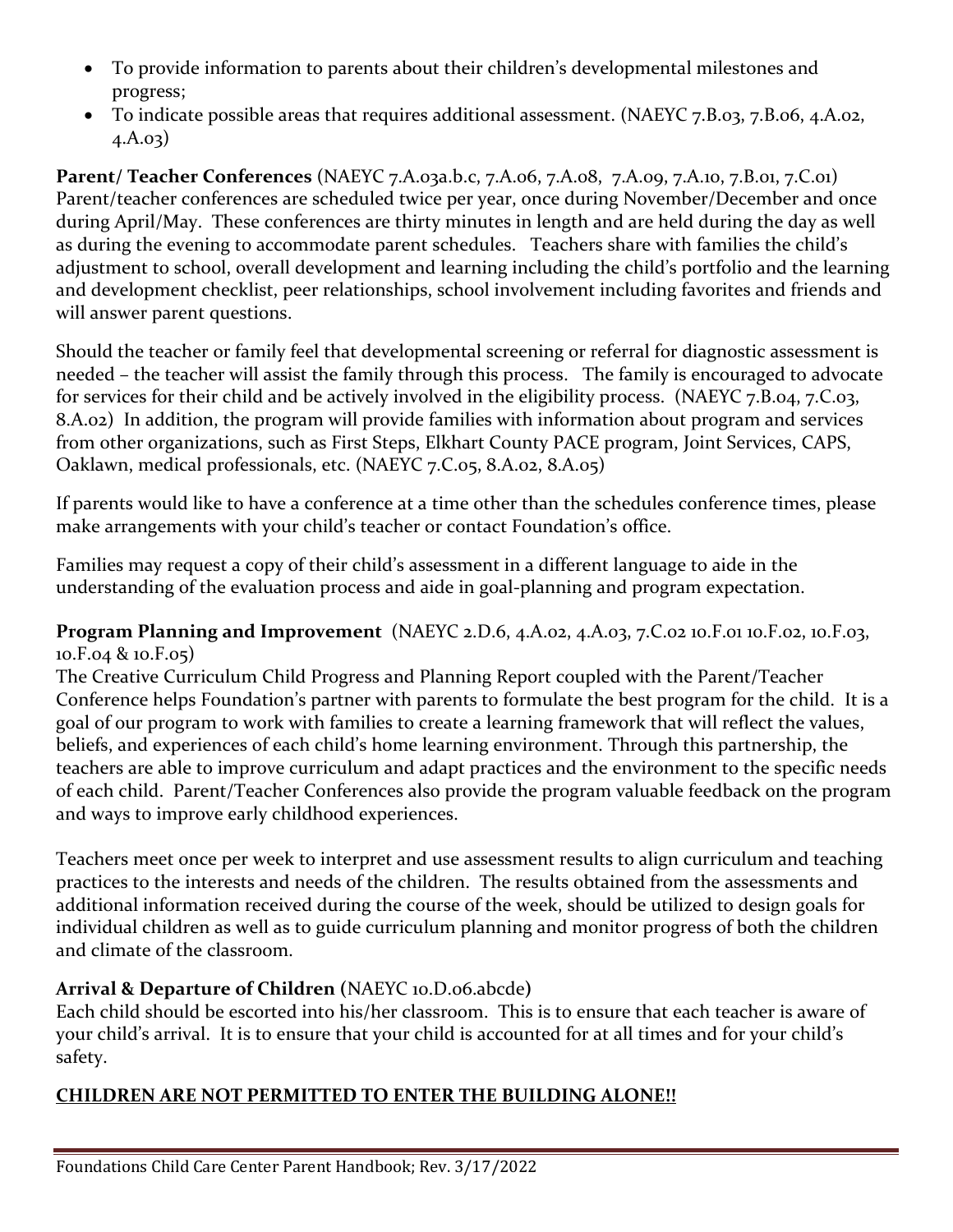When picking up your child, please be sure to come into the classroom and make eye contact with the staff, we need to know when you are departing with your child. Once you have taken your child from the room, please keep him/her safely with you in the building. Please do not allow your child/children to wander the building unsupervised. Children will not be permitted to leave the building without an adult. (NAEYC 10.D.06.c)

Our staff takes attendance throughout the day. Each time children transition from one location to another, i.e. indoors to outdoors, the teacher will be responsible for counting the number of children whenever leaving one area and when arriving at another to confirm the safe whereabouts of every child at all times. (NAEYC 10.D.06.b)

Other than parents or legal guardian, only persons with prior written authorization will be allowed to pick-up a child from our program. Anyone who is unfamiliar to teaching staff, including authorized individuals, will be asked to present a photo ID before a child is released to them. (NAEYC 10.D.06.e)

If your child rides the Head Start bus to/from our program, a staff member will assist the child on/off the bus. (NAEYC 10.D.06.c)

### **Transportation** (NAEYC 10.D.06.bde)

### **Before and After School Transportation**

Foundations in Elkhart will offer transportation to our students enrolled in the school-age program (SAP). There is no additional transportation charge. Foundations transports to a select number of schools within Elkhart.

The safe transportation of your child is our priority. For this reason, children demonstrating negative or unsafe behaviors may lose their bus riding privilege.

### **Peaceful Conflict Resolution Policy for Children:**

### **Child Guidance and Discipline (**NAEYC **1.F.02 & 10.B.10)**

Our curriculum is designed to build positive self-esteem in all children. Respectful behavior towards others and others property is a responsibility we teach children as they continue to learn self-controlled behavior. Our teachers use positive guidance, redirection, and planning ahead to prevent behavior problems.

Acceptable behavior is encouraged through positive verbal feedback. We tell the children all of the things that they CAN DO, rather than the endless lists of DON'TS.

Physical aggression toward children and staff is unacceptable. Children are encouraged to use their words to express their anger or frustration. Each classroom is equipped with a "Feelings" book or board for children having difficulty expressing themselves verbally. Our teachers will intervene immediately when a child becomes physically aggressive to protect everyone and encourage more acceptable behavior. No child will be physically restrained unless it is necessary to protect the safety and health of the child or others. Our teachers do not: (NAEYC 1.B.09)

- Speak in abusive or harsh tones, nor make threats or derogatory remarks
- Use physical punishment, including spanking, hitting, or shaking.
- Use any punishment that would humiliate, frighten, or subject a child to neglect.
- Withhold or threaten to withhold food as a form of discipline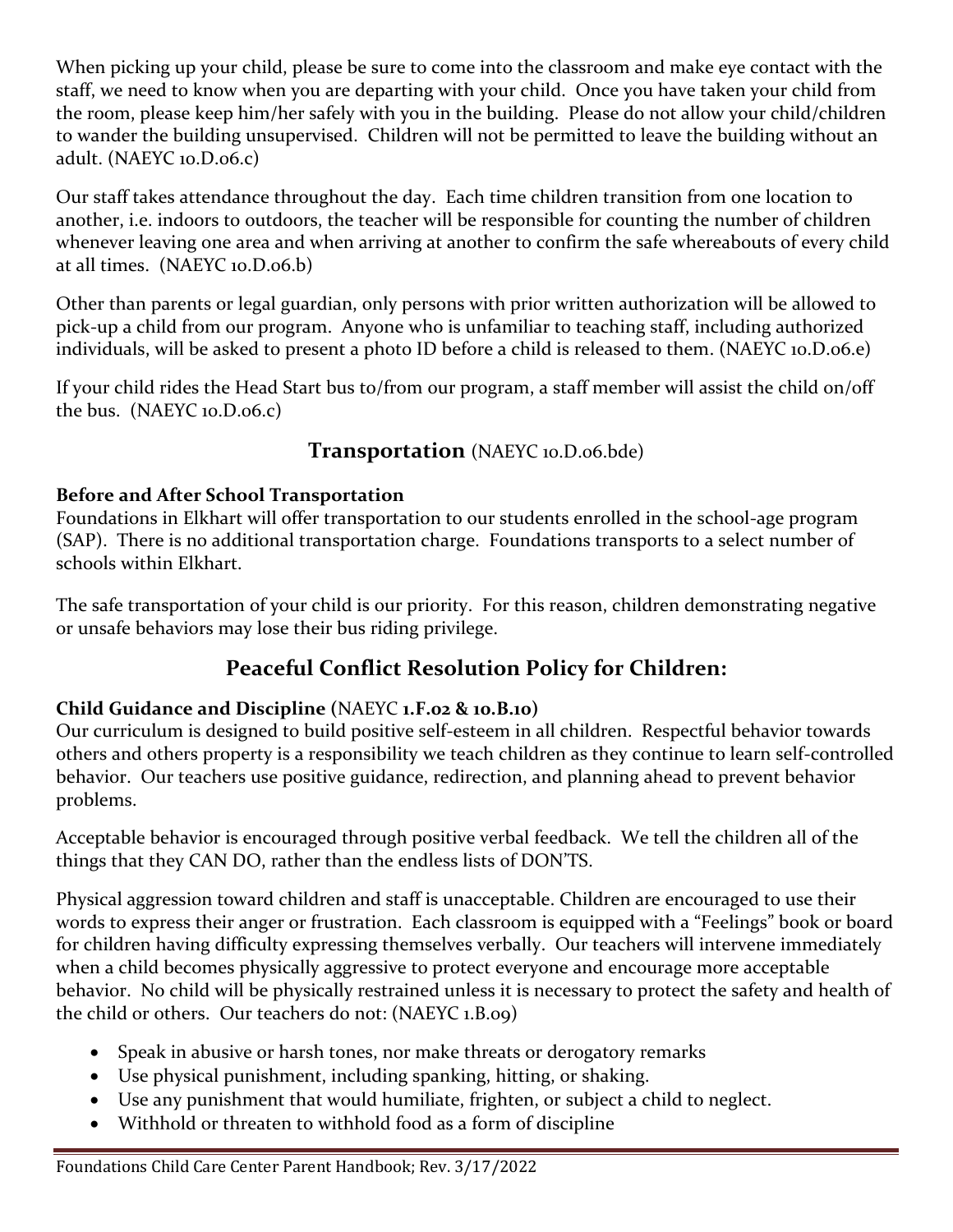We use discipline that is consistent, clear and understandable to the children.

When a child's challenging behavior is preventing him/her or other children from participating in the program and requiring excessive one-on-one attention from the staff, the parent will be informed and need to work with the staff to create a behavior modification plan. Together with the parents, we work through a plan and hopefully reduce the negative behavior and replace it with positive behavior. If after this program is implemented, we do not make progress with your child, we will request that you seek outside services for a formal behavioral and/or developmental evaluation. As stated previously (under Support Services) in this handbook, we will work with outside agencies to provide the best early childhood program for your child, with reasonable accommodations. (NAEYC 10.B.10) The safety and well-being of all children in the classroom is a concern for the program as well. At no time is violent behavior, spitting at people, or fleeing the building ever considered acceptable. Children exhibiting those types of behaviors may be terminated, immediately.

### **Steps Staff Take for Challenging Behavior** (NAEYC 1.B.07, 1.D.05, 1.E.01, 1.E.03, 10.B.10)

Staff will communicate with the aggressive child using the least amount of words and very little attention is given to the child's negative behavior. Any attention will reinforce a behavior- negative or positive.

- Staff reminds the child that the behavior is inappropriate and unacceptable. If the child has hurt another child, the teacher will take care of the injured child first and have the aggressive child sit quietly away from the group. One the aggressive child has gained control and calmed down, he/she is encouraged to use his/her words, comfort the injured child and make amends.
- Staff redirects the child to a new activity and moves closer to the child to keep him/her in close proximity to encourage self-controlled behavior.
- If the negative behavior continues, the teacher engages the child in solo activities which allows the child to express his/her needs with close teacher supervision. A simple choice of two activities is helpful for most children.
- If the negative behavior continues after two redirections, the teacher sits quietly with the child until the child gains control of his/her behavior.
- Any time the child returns to an activity and demonstrates positive behavior, the staff provides verbal reinforcement.
- As a last resort, Foundations reserves the right to withdraw your child from the program.

### **Suspension/Expulsion Policy**

Unfortunately, there are sometimes reasons we must expel a child from our program either on a short term or permanent basis. We want you to know we will do everything possible to work with the family of the child(ren) in order to prevent this policy from being enforced. The following are reasons we may have to expel or suspend a child from this center.

### **IMMEDIATE CAUSES FOR EXPULSION**

- The child is at risk of causing serious injury to other children or himself/herself.
- Parent threatens physical or intimidating actions toward staff members.
- Parent exhibits verbal abuse to staff in front of enrolled children.

### **PARENTAL ACTIONS FOR CHILD'S EXPULSION**

• Failure to pay/habitual lateness in payments.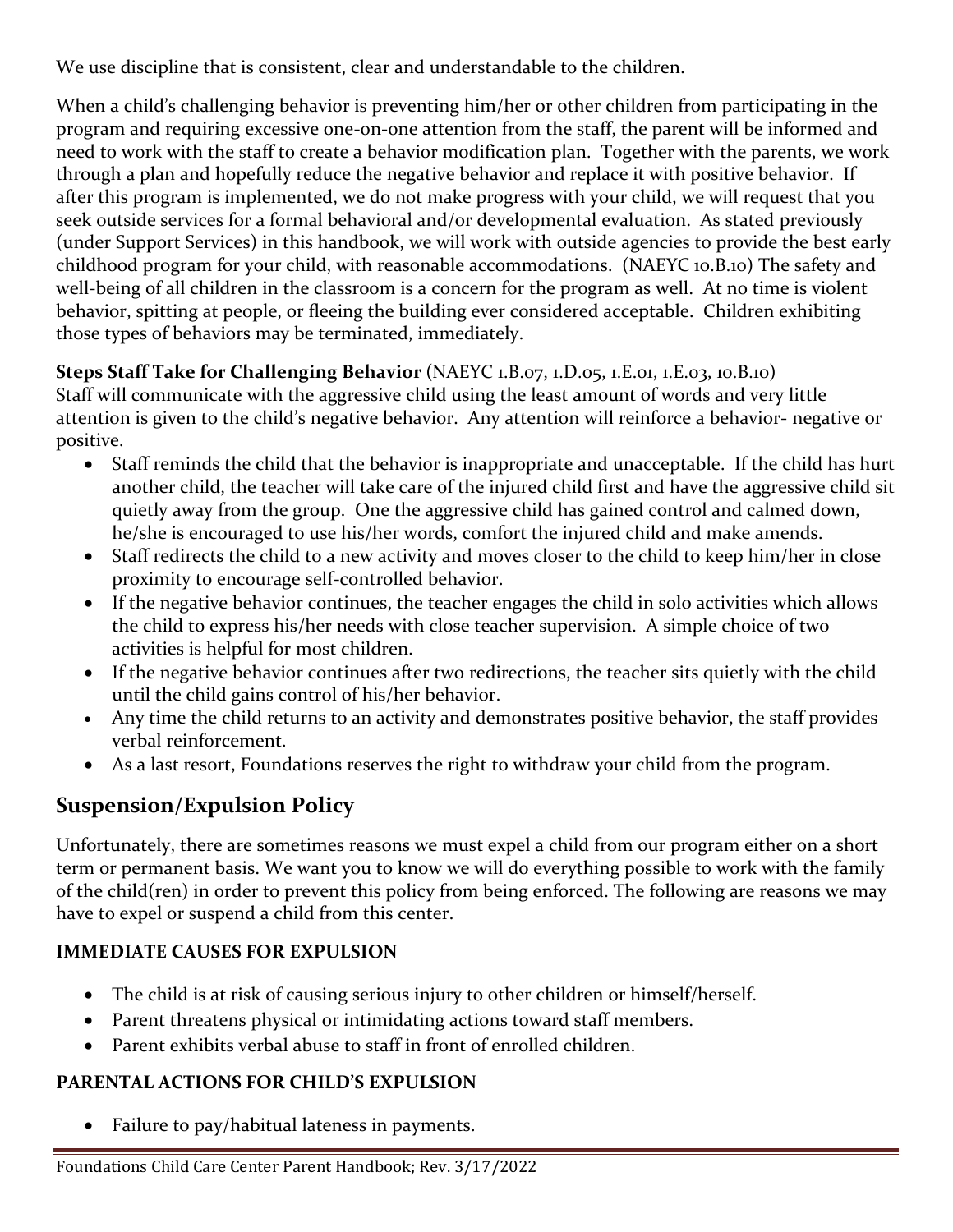- Failure to complete required forms including the child's immunization records.
- Habitual tardiness when picking up your child.
- Verbal abuse to staff.
- CCDF families fail to record the attendance of their children in the POS machine per contract
- Other (explanation will be provided)

### **CHILD'S ACTIONS FOR EXPULSION**

- Failure of child to adjust after a reasonable amount of time.
- Uncontrollable tantrums/ angry outbursts.
- Ongoing physical or verbal abuse to staff or other children.
- Excessive biting.
- Other (explanation will be provided)

### **SCHEDULE OF EXPULSION**

If after the remedial actions above have not worked:

- The child's parent/guardian will be advised verbally and in writing about the child's or parent's behavior warranting an expulsion.
- The parent/guardian will be informed regarding the length of the expulsion period.
- The parent/guardian will be informed about the expected behavioral changes required in order for the child or parent to return to the center.
- The parent/guardian will be given a specific expulsion date that allows the parent sufficient time to seek alternate child care (approximately one to two weeks' notice depending on risk to other children's welfare or safety).
- Failure of the child/parent to satisfy the terms of the plan may result in permanent expulsion from the center.

### **PROACTIVE ACTIONS THAT CAN BE TAKEN IN ORDER TO PREVENT EXPULSION**

- Staff will try to redirect child from negative behavior.
- Staff will reassess classroom environment, appropriate of activities, supervision.
- Staff will always use positive methods and language while disciplining children.
- Staff will praise appropriate behaviors.
- Staff will consistently apply consequences for rules.
- Child will be given verbal warnings.
- Child will be given time to regain control.
- Child's disruptive behavior will be documented and maintained in confidentiality.
- Parent/guardian will be notified of disruptive behaviors that might lead to expulsion via Brightwheel.
- The director, classroom staff and parent/guardian will have a conference(s) to discuss how to promote positive behaviors.
- The parent will be given literature or other resources regarding methods of improving behavior.
- Recommendation of evaluation by outside professional.
- Recommendation of evaluation by local school district child study team.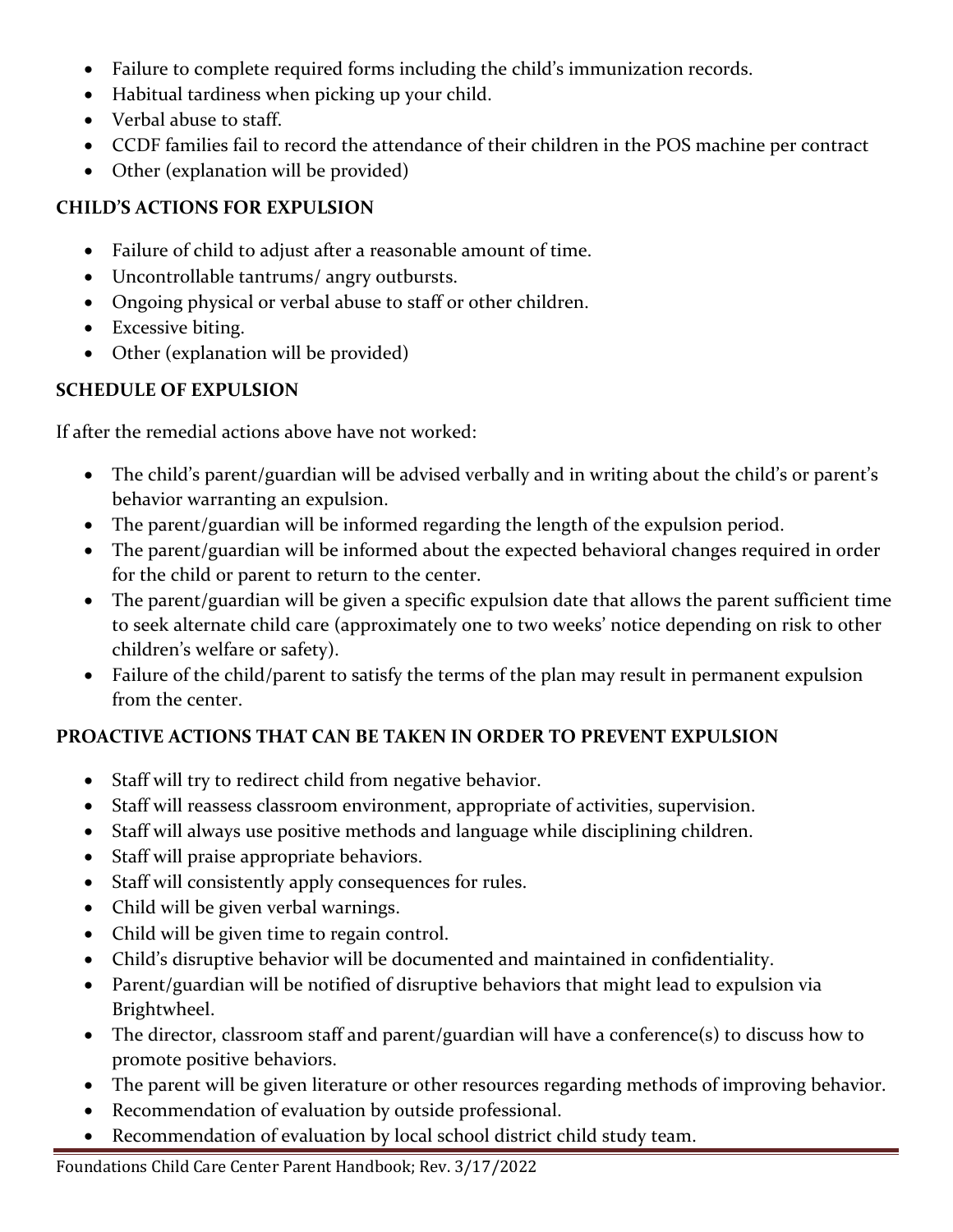### **Snacks, Foods & Nutrition** (NAEYC 5.B.03 - 5.B.16)

Attitudes about food develop early in life. The food children eat affects their wellbeing, their physical growth, their ability to learn, and their overall behavior. We have an opportunity to help children learn about foods, to enjoy a variety of foods from their own culture and others, and to help them begin to appreciate their bodies need to be strong, flexible, and healthy. Eating moderately, eating a variety of foods, and eating in a relaxed atmosphere are healthy habits for young children to form.

Meals and snacks are at regularly scheduled times, two hours apart and not more than three hours apart. See daily schedule. (NAEYC 5.B.16)

All food is prepared, served, and stored in accordance with the U.S. Department of Agriculture Child and Adult Care Food Program (CACFP) guidelines. Snacks and meals brought from home must be either whole fruits or commercially prepared packaged foods in factory-sealed containers. Clean, sanitary drinking water is available to children throughout the day. Staff discards any foods with expired dates. Foods that are hotter than 110 degrees Fahrenheit are kept out of children's reach. Foods requiring refrigeration will be kept cold until served. (NAEYC  $5.A.02.C.5.B.06 & 5.B.15$ )

For each child with special health care needs, food allergies, or special nutrition needs, the child's health care provider should provide the program in individualized care plan prepared in consultation with family members and specialist involved in the child's care. Children with food allergies shall be protected from contact with the problem food. With family consent, the program posts information about the child's allergies in the food preparation area and in areas of the facility the child uses to serve as a visual reminder to all adults who interact with the child during the day. Program staff will keep a daily record documenting the type and quantity of food a child consumes when any child with a disability has special feeding needs and provide parents with that information. (NAEYC 5.B.04)

High risk foods, often involved in choking incidents, will not be served. For children younger than three years, these include hotdogs (whole or sliced into rounds), whole grapes, raisins, nuts, popcorn, raw peas, hard pretzels, and chunks of raw carrots or meat larger than can be swallowed whole. (NAEYC 5.B.14.a & b)

The program does not use foods or beverages as rewards for good behavior and will not withhold food or beverages as a punishment, nor will teaching staff ever threaten to withhold food as a form of discipline.

At breakfast, snack and lunch time (if applicable) staff members will be seated with students while eating and engage children in conversation as this promotes positive relationships and provides positive models in language, speech and vocabulary development.( NAEYC 3.D.12.a-d)

### **Preschool Snacks** (NAEYC 5.B.16.b)

A snack is early morning and mid-afternoon daily. Two food groups will be represented at each snack time as outlined in USDA guidelines. Foundation's serves a wide variety of nutritional snacks and encourages children to expand their tastes by at least trying a portion of the food offered. Snack and meals are at least 2 hours apart but no more than 3 hours apart.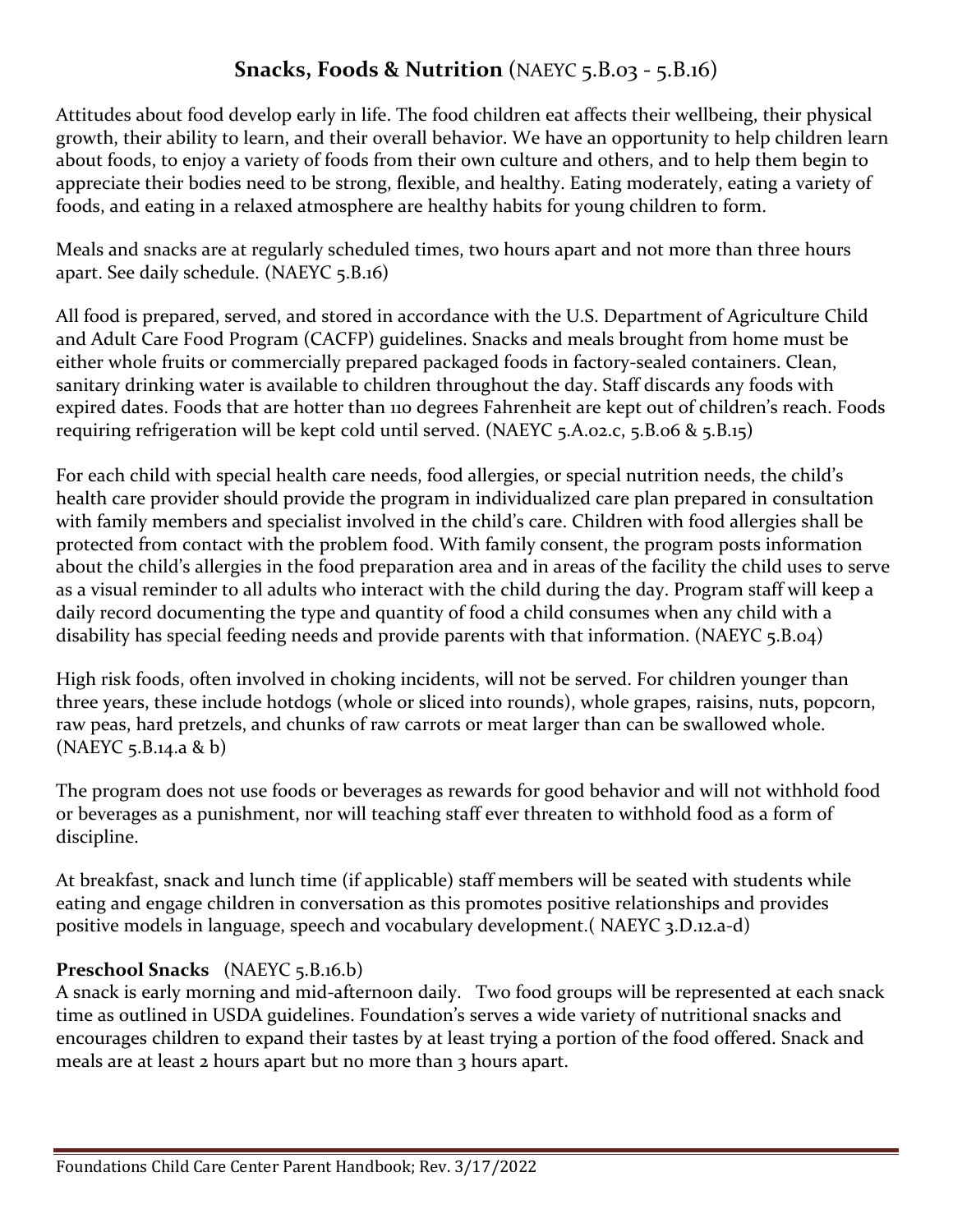### **Birthday Snack Guidelines** (NAEYC 5.A.02.b)

Birthdays are an important and significant event in the life of a child. They afford the opportunity for children to be given special recognition. Accordingly, students who wish to bring treats for the class on their birthday may do so. Birthday snacks brought from home must be either whole fruits or commercially prepared packaged foods in factory-sealed containers.

### **Communication with Families** (NAEYC 1.A.01, 7.B.06)

The program will promote communication between families and staff by using written notes as well as informal conversations or e-mail. Families are encouraged to send written notes with important information so all the staff who work with the child can share the parent's communication. Teaching staff will write notes for families no less than weekly. Staff will use these notes to inform families about the child's experiences, accomplishments, behavior, and other issues that affect the child's development and well-being. Parents are encouraged to maintain regular, on-going, two-way communication with the teaching staff in a manner that best meets their needs -email, in person, notes, or phone calls.

### **Open Door Policy** (NAEYC 7.A.11, 7.C.02.a)

Parents and legal guardians are always welcome to visit our classrooms. As a safety feature, all parents and visitors will enter through the designated doors which remain locked during business hours. A numeric password is required to be entered to assure safety. Families are asked to use discretion when sharing their entry code with others.

### **Grievance Policy** (NAEYC 7.C.04)

Open and honest communication between families and the preschool program is an essential component of a high quality early childhood program. We want you to be confident that your child is being well cared for and is having a quality experience. If there is ever a time you have a concern regarding your child, we want to encourage you to address your concern to your child's teacher. If additional help is needed, either party may ask for the assistance from administration.

If you have a concern regarding some aspect of the program or policy, please contact the director, Jennifer Fisher.

As part of our program assessment, in the fall and spring of each year, we also provide you with a family questionnaire to evaluate our program. This information helps us to assess how the program is meeting the needs of families and children, as well as to identify strengths and weaknesses.

### **Family Involvement** (NAEYC 7.A.02, 7.A.03, 7.A.04, 7.A.07, 7.A.11)

Foundations Child Care Center encourages families to be very involved in their child's education by observing their children during the day when possible and meeting with staff. Family members are welcome to visit at any time during class sessions. (NAEYC 7.A.11)

Teachers and administrators use a variety of formal and informal (including conversations) ways to become acquainted with and learn from families about their family structure and their preferred means of child-rearing practices and communication; and information about their socioeconomic, linguistic, racial, religious, and cultural backgrounds as they wish to share. Families are surveyed in enrollment paperwork and through other questionnaires during the year regarding their family, beliefs, and preferences. Program staff communicate with families, on at least a weekly basis, regarding children's activities and developmental milestones, shared care-giving issues, and other information that affects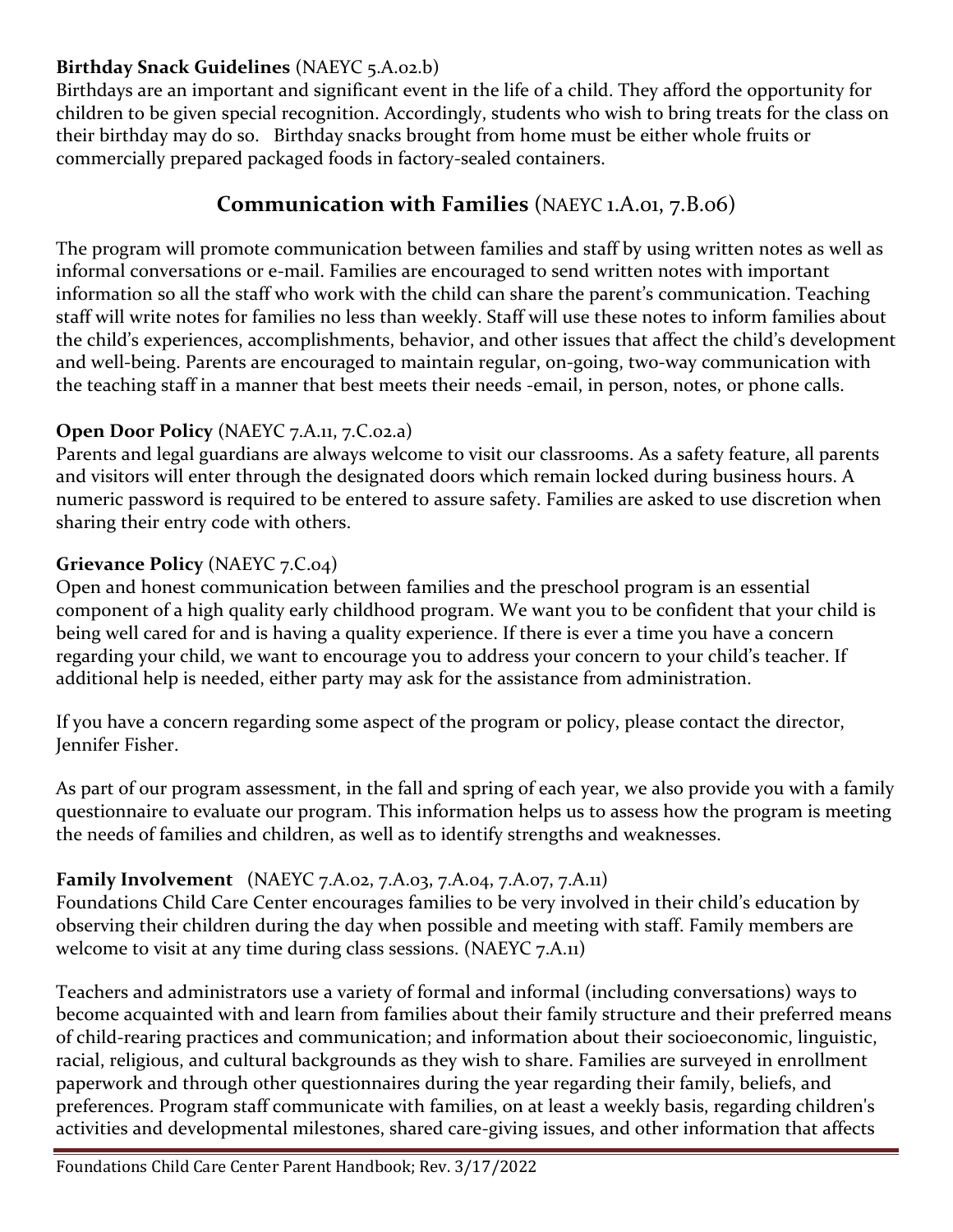the well-being of their children. Family teacher conferences are held in both the fall and spring, as well as when either party requests. At least one Family Night is held during the year.

Foundation's values the time spent talking and interacting with families and developing strong, reciprocal relationships. As the teacher learns from the families' expertise regarding their child's interests, approaches to learning, and developmental needs, goals for your child's growth and development can be incorporated into ongoing classroom planning. Families are encouraged to share any concerns, preferences or questions with the preschool teacher or administration at any time. (NAEYC 7.A.06)

Although in-person daily contact cannot be replaced, preschool staff also relies on notes home, emails, phone calls, newsletters, and bulletin boards as alternative means to establish and maintain open, twoway communication. (NAEYC 7.A.06)

Foundations Child Care Center Staff invites you to become involved in one or all of the following ways and welcomes other ideas as well. (NAEYC 7.A.06, 7.A.07)

- 1. Support your child's daily transition to school by sharing information about your child's interests and abilities. Keeping the teacher informed of changes and events that might affect your child, allows the teacher to be more responsive to your child's needs.
- 2. Attend family meetings.
- 3. Return all forms, questionnaires, and so on, promptly
- 4. Attend Family/Teacher conferences in the Fall and Spring.
- 5. Take time to read the classroom or preschool parent bulletin board(s).
- 6. Check your child's cubby each day.
- 7. Participate in field trip activities & Family Nights.
- 8. Share some of your talents in your child's class through activities such as: reading or storytelling, art, preparing visuals, music, sewing, crafts, hobbies, your profession, or artifacts from trips you have taken.
- 9. Share any of your families' cultural traditions, celebrations, or customs.
- 10. Read all the material sent home with your child.
- 11. Help with special events. Helping takes many different forms such as preparation of materials at home, making telephone calls, preparing or posting flyers, recruiting other volunteers, collecting donations or prizes, run errands, photography, setup before the event, or clean afterwards.

Foundations will, to the extent possible, provide full opportunities for meaningful participation of the families with children with limited English proficiency, families with children with disabilities, including providing information and reports in an understandable and uniform format and, including alternative formats on request, and, to the extent possible, in a language families understand.

Foundation's believes that families should be supported in making decisions about services that their children may need. The teaching staff will provide information to families about available community resources and assist as requested in helping the family make connections. (NAEYC 7.A.07)

### **Program Advisory Committee** (NAEYC 7.A.13 & 10.F.04)

Foundations Child Care Center is governed by a board of directors. The board is composed of parents and community members interested in the governance of the child care program. In addition, Foundation's also has a Parent Advisory Committee to support its work. This group meets every quarter to discuss professional development, and best practices in early childhood education. This group is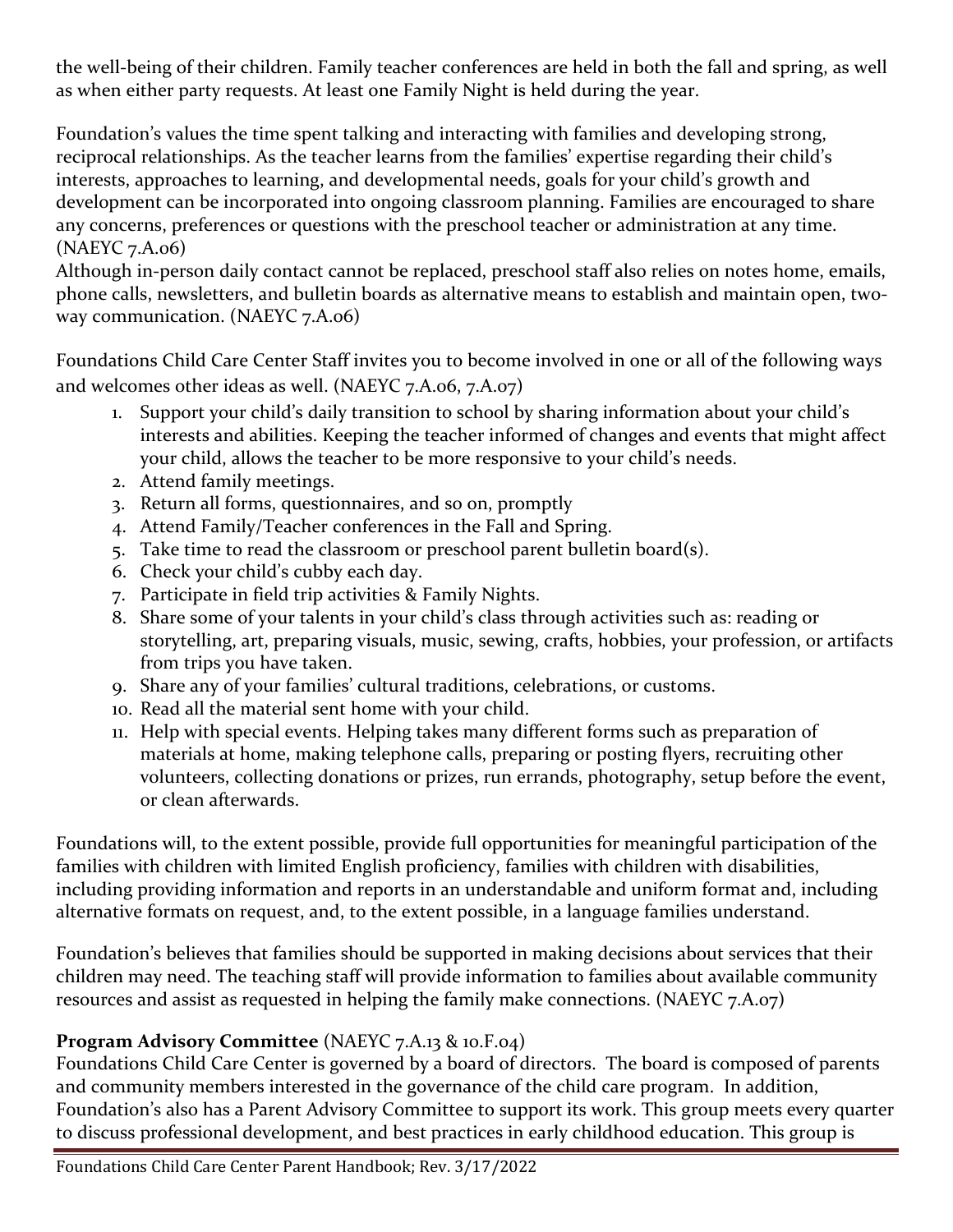composed parents and members of the community. They also serve as a sounding board for new ideas and services. If you have any ideas, concerns, or questions for these governance boards, please contact Jennifer Fisher.

### **Children's Records-Confidentiality** (NAEYC 4.A.03, 5.A.01, 7.B.04, 7.C.08)

Student records containing personally identifiable information, except for directory information, are confidential and are stored in a locked cabinet. Only persons, including employees, who have a legitimate educational interest, are allowed to access a student's records without the parent's permission. Parents may access, request amendments to, and copy their child's records during regular office hours.

Foundations Child Care Center maintains records on each child in order to facilitate the instruction, guidance, and educational progress of the students. The records contain information about the student and his or her education and may include, but are not limited to, the following types of information: Identification data, attendance data, record of achievement, family background data, discipline data, teacher observations, and external agency reports. The records of each child are located in the director's office

The following persons, agencies, and organizations may have restricted access to child's records without prior written consent of the parent. Any other access to student records shall be only upon written consent or upon court order or legally issued subpoena.

- A. Teachers with a legitimate educational interest.
- B. Representatives of state and local government when auditing and evaluating federal educational programs.
- C. Accrediting organizations for accrediting purposes.
- D. Custodial parents of dependent children, regardless of child's age.
- E. Appropriate parties in a health or safety emergency.
- F. Child Protective Services.

### **Health and Safety Policies & Procedures**

Foundations Child Care Center is committed to promoting wellness and to safeguard the health and safety of children and adults who participate in our program. In order to provide a safe and secure environment for every child and adult, we follow guidelines required by the National Association for the Education of Young Children Standards, regulatory agencies and pediatric authorities in the field.

### **Health Records and Immunization Certificates** (NAEYC 5.A.01.a, 5.C.02.b)

Before a child begins the program, health records that document the dates of service shall be submitted that show the child is current for routine screening tests and immunizations according to the schedule recommended and published by the Indiana Department of Public Health.

When a child is overdue for any routine health services, parents, legal guardians, or both provide evidence of an appointment for those services before the child's entry into the program and as a condition of remaining enrolled in the program, except for immunization for which parents are using religious exemption.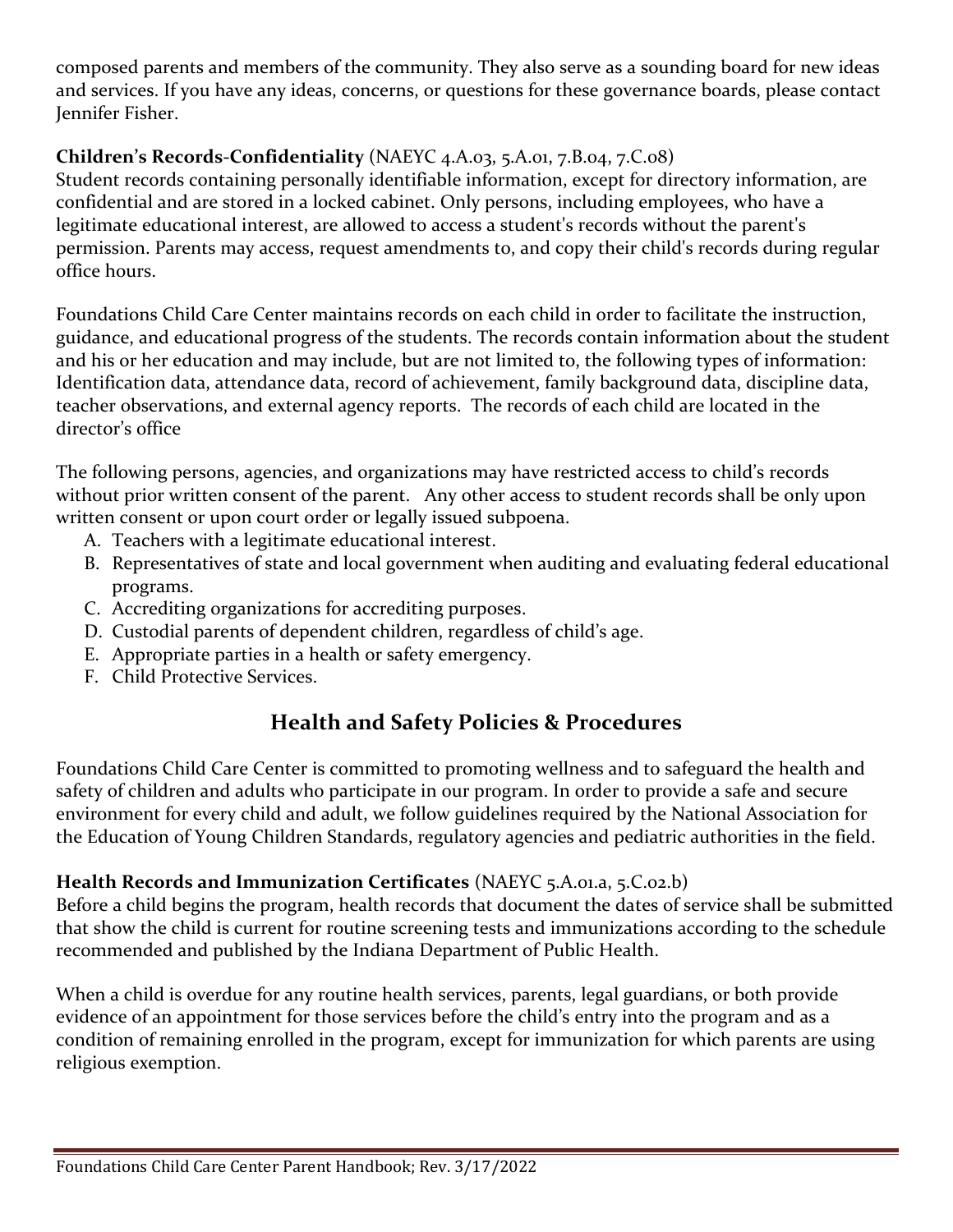### **Dental Health Emergency** (NAEYC 10.D.09.a)

Each family is required to submit in writing a family dentist or dentist of their choice as per NAEYC standard requirements to ensure the family's wishes are granted, if possible, in the case of a dental emergency. The files will be maintained by the nurse.

### **Health and Safety Records** (NAEYC 5.A.01, 7.C.08, 10.D.05, 10.D.09)

Health and safety information collected from families will be maintained on file for each child in the school nurse's office. Files are kept current by updating as needed, but at least quarterly. Health records document the dates of routine screening tests and immunizations. The content of the file is confidential, but is immediately available to administrators or teaching staff who have consent from a parent or legal guardian for access to records; the child's parent or legal guardian; and regulatory authorities, upon request.

Child Health and Safety Records will include: (NAEYC 5.A.01.abcdefg & 10.D09)

- 1. Current information about any health insurance coverage required for treatment in an emergency;
- 2. Results of health examination, showing up-to-date immunizations and screening tests with an indication of normal or abnormal results and any follow-up required for abnormal results; Families must provide current immunization records before entering the programs.
- 3. Current emergency contact information for each child, that is kept up to date by a specified method during the year;
- 4. Names of individuals authorized by the family to have access to health information about the child;
- 5. Instructions for any of the child's special health needs such as allergies or chronic illness (e.g., asthma, hearing or vision impairments, feeding needs, neuromuscular conditions, urinary or other ongoing health problems, seizures, diabetes);
- 6. Individual emergency care plans for children with known medical or developmental problems or other conditions that might require special care in an emergency (allergy, asthma, seizures, orthopedic or sensory problems, and other chronic conditions, conditions that require regular medication or technology support; (NAEYC 10.D.09.e)
- 7. Supporting evidence for cases in which a child is under immunized because of a medical condition (documented by a licensed health professional) or the family's beliefs. Staff implements a plan to exclude the child promptly if a vaccine-preventable disease to which children are susceptible occurs in the program.

### **General Health and Safety Guidelines for the Teaching Staff** (NAEYC 5.A.03, 5.A.05, 5.C.02b, 5.A.09)

- All staff must be alert to the health of each child, known allergies, or special medical conditions. Parents will be required to sign a release of medical information (HIPPA).
- Under the supervision of the preschool teacher, all stuff must be alert to the whereabouts of all children. Systems are in place for accounting for children at regular intervals, especially during periods of transition.
- All staff are to follow proper procedures for hand washing, using disinfectant, and following universal precautions to prevent infections.
- All staff will use gloves, other barriers and techniques when needed to minimize contact of mucous membranes or of openings in the skin with potentially infectious body fluids.
- All staff are familiar with evacuation routes and procedures.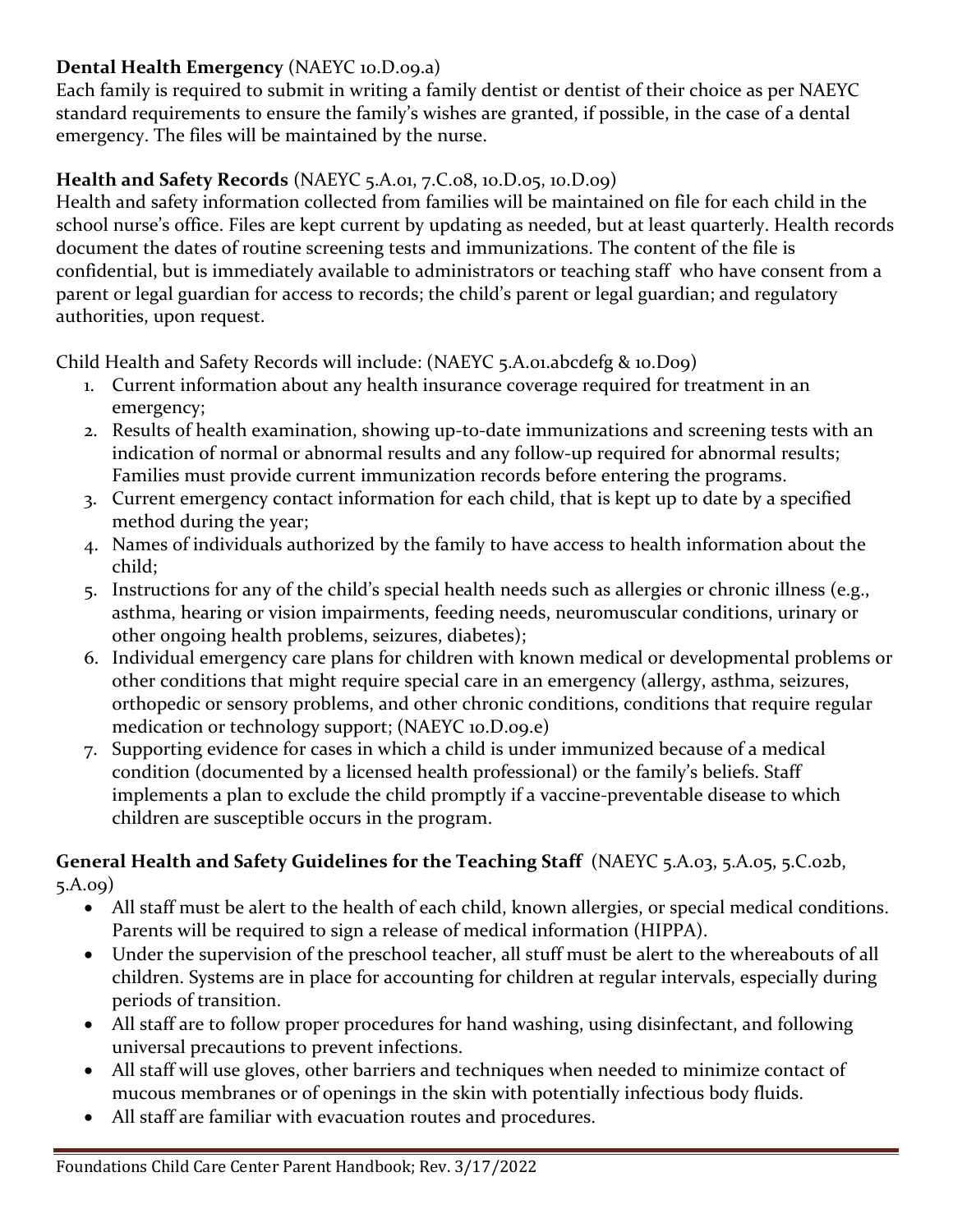- All teaching staff complete Universal Precautions training.
- At least one staff member who has a certificate of satisfactory completion of pediatric first aid training, including managing a blocked airway and providing rescue breathing for infants and children, is always present with each group of children. When a child in the group has a special health condition that might require CPR, one staff person who has successfully completed training in CPR is present in the program at all times. (NAEYC 5.03.a)

### **Illness Policy and Exclusion of Sick Children** (NAEYC 5.A.04 & 10.D.01.bcd)

For the health and safety of all the children, it is mandatory that sick children not be brought to school. In spite of everyone's efforts, children do get sick and parents need to have a backup plan for emergency pick-up and child care. Please provide the program with up-to-date Emergency Contact phone numbers. Once parents are contacted and informed that their child is ill and must go home, for health and safety reasons, the child needs to be picked up within one hour.

#### **If your child has any of the following symptoms during the night, he or she will not be admitted the following morning for the safety of the other children.**

- fever greater than 100.5 degrees F
- vomiting
- diarrhea
- pink eyes with drainage
- cough with congestion and excessive nasal discharge

Additionally, the following conditions will result in exclusion from the program:

- Impetigo.
- Streptococcal pharyngitis (i.e. strep throat) (may return 24 hours after medication- if fever-free).
- Head lice OR nits (may return after treatment and removal of all nits. Foundations is a nit-free institution).
- Scabies, until after first treatment.
- Chickenpox, until all lesions have dried and crusted.
- Pertussis, until 5 days of documented antibiotic treatment.
- Mumps, until 9 days after onset of parotid gland swelling.
- Measles, until 4 days after onset of rash.
- Hepatitis A.
- Any child determined by the local health department to be contributing to the transmission of illness during an outbreak.

Upon arrival, each child is observed by teaching staff for signs of illness or injury that could affect the child's ability to participate comfortably in the daily activities. Children will be excluded when a child is not able to participate comfortably; if the illness requires more care than staff are able to provide without compromising the needs of the other children in the group; or if keeping the child at school poses an increased risk to the child or to other children or adults with whom the child will come in contact.

When a child develops signs of an illness during their day at preschool, parents, legal guardians, or other person authorized by the parent will be notified immediately to pick up the child. For this reason, please be sure that we have current, accurate phone numbers for you, your authorized emergency contact person and your child's pediatrician. In the meantime, we will provide the child a place to rest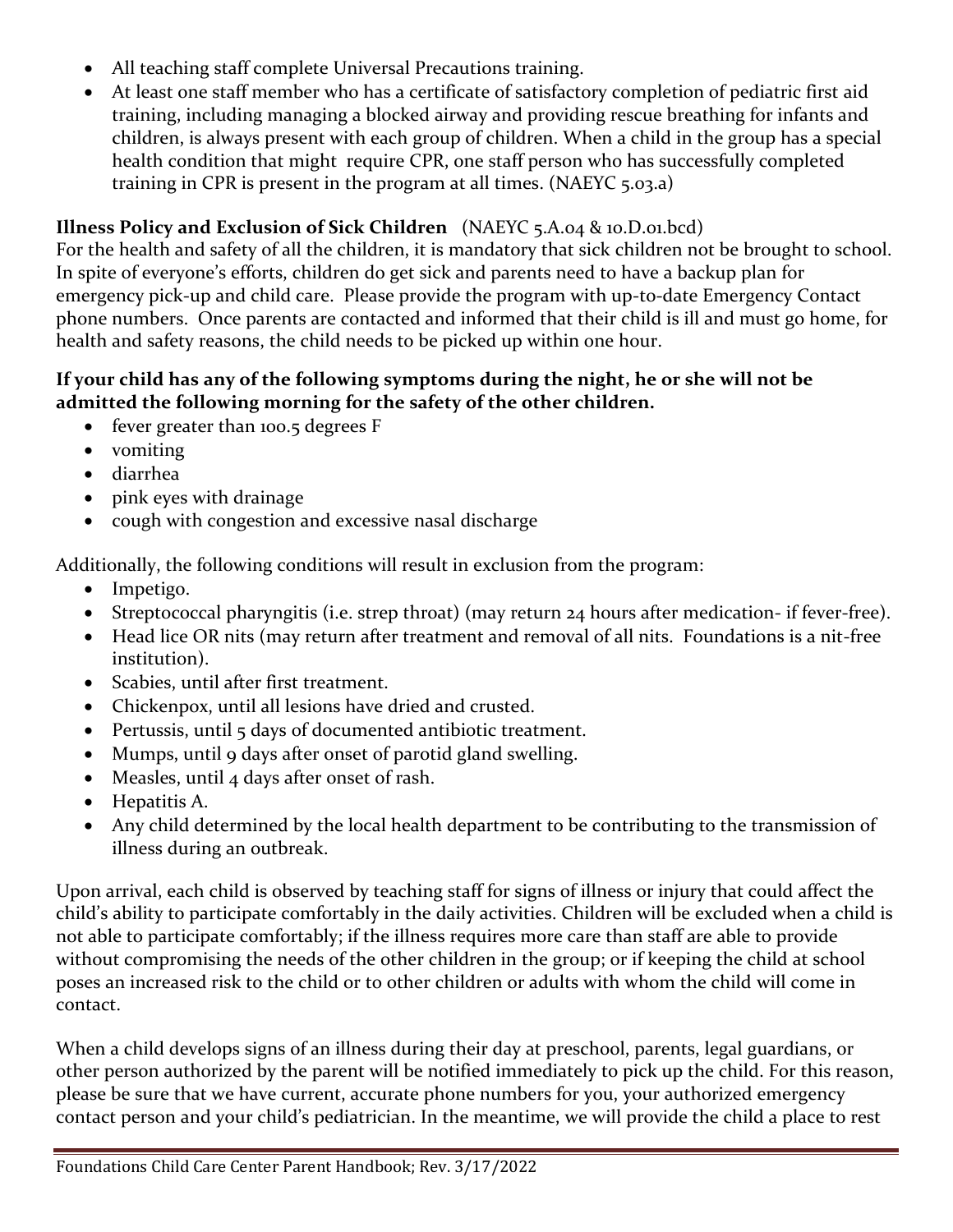until the parent, legal guardian or designated person arrives under the supervision of someone familiar with the child. If the child is suspected of having a contagious disease, then, until she or he can be picked up, the child is located where new individuals will not be exposed.

### **Reporting Communicable Diseases** (NAEYC 5.A.05 & 10.D.01a)

Staff and teachers provide information to families verbally and in writing about any unusual level or type of communicable disease to which their child was exposed, signs and symptoms of the disease, mode of transmission, period of communicability, and control measures that are being implemented at the program and that the families should implement at home. The program has documentation that it has cooperative arrangements with local health authorities and has, at least annually, made contact with those authorities to keep current on relevant health information and to arrange for obtaining advice when outbreaks of communicable disease occurs.

### **Medication Policies and Procedures** (NAEYC 5.A.11.a & 10.D.01.b)

*Policy*: The center will administer medication to children with written approval of the parent and an order from a health provider for a specific child. Because administration of medication in the program is a safety hazard, medication administration will be limited to situations where an agreement to give medicine outside preschool hours cannot be made. The first dose of medication MUST be given at home to see if the child has any type of reaction.

*Procedure*: (NAEYC 5.A.11.b & c) Staff will administer medication during center hours only if the parent or legal guardian has provided written consent and the medication is available in an original labeled prescription or manufacturer's container that is child-resistant. Any other person who would administer medication has specific training and a written performance evaluation, updated annually by a health professional on the practice of the five right practices of medication administration: (1) verifying that the right child receives the  $(2)$  right medication  $(3)$  in the right dose  $(4)$  at the right time (5) by the right method with documentation of each right each time the medication is given. Medication errors will be controlled by checking and recording these five right practices each time medication is given. Should a medication error occur, the Poison Control Center and the child's parents will be contacted immediately. The incident will be documented in the child's record.

For prescription medications, parents or legal guardians will provide the center with the medication in the original, child-resistant container that is labeled by a pharmacist with the child's name, the name and strength of the medication; the date the prescription was filled; the name of the health care provider who wrote the prescription; the medication's expiration date; and administration, storage, and disposal instructions. (NAEYC 5.A.11.b & d)

For over-the-counter medications, parents or legal guardians will provide the medication in a childresistant container. The medication will be labeled with the child's first and last names; specific, legible instructions for administration and storage supplied by the manufacturer; and the name of the health care provider who recommended the medication for the child.

Instructions for the dose, time, method to be used, and duration of administration will be provided to the teaching staff in writing (by a signed note or a prescription label) or dictated over the telephone by a physician or other person legally authorized to prescribe medication. This requirement applies both to prescription and over-the-counter medications.

Medications will be kept at the temperature recommended for that type of medication, in a sturdy, child-resistant container that is locked and prevents spillage. (NAEYC 5.A.11.e)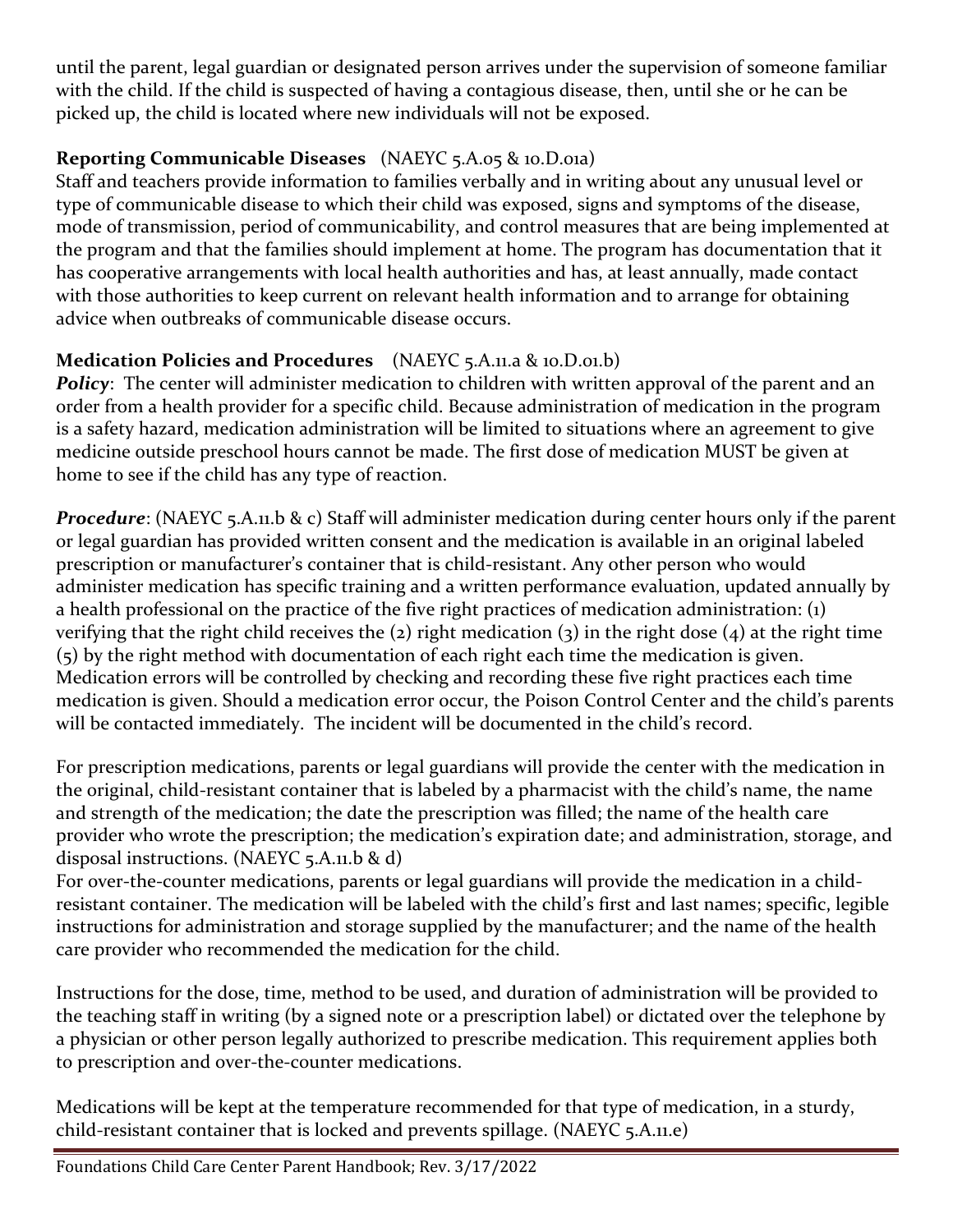Medication will not be used beyond the date of expiration on the container or beyond any expiration of the instructions provided by the physician or other person legally permitted to prescribe medication. Instructions which state that the medication may be used whenever needed will be renewed by the physician at least annually.

A medication log will be maintained by the school staff to record the instructions for giving the medication, consent obtained from the parent or legal guardian, amount, the time of administration, and the person who administered each dose of medication. Spills, reactions, and refusal to take medication will be noted on this log.

### **Safety Procedures in the Classroom Environment**

Before children arrive at school, the teacher will complete the following daily safety checklist indoor and outdoor:

- All safety plugs and electrical outlets are covered; heat/AC, water temperature, and toilets, etc. are in working order.
- All cleaning supplies/poisons out of children reach and stored properly.
- Classroom and materials checked for cleanliness/broken parts, etc. including playground.
- Supplies checked- first aid kit, latex gloves, soap, paper towels, etc.
- Daily monitoring of environment -spills, sand, etc. Other serious problems reported to office.
- Upon entry into the classroom from outside, children and adults wash their hands.
- Upon arrival, each child is observed by the teacher for signs of illness or injury that could affect the child's ability to participate in the daily activities.
- First Aid Kits are available for use in the classroom and always taken outdoors.
- Prior to participating in the program, health records that document the dates of service shall be submitted that show the child is current for routine screening tests and immunizations according to the schedule recommended and published by the American Academy of Pediatrics.
- No child will be left unsupervised.  $(3.C.o4)$

### **Supervision, Ratios & Square Footage Policies** (NAEYC 3.C.04 & 10.B.12abc & 10.D.01.c)

- The maximum class size in each is based on square footage of the current location.
- Our center maintains a state ratios at all times. Ratios depend on group size and age of the children. (NAEYC 10.B.12.ab)
- All children will be within "line of sight" of adults both indoors and outdoors unless toileting. (NAEYC 3.C.04)
- When toileting, students will be monitored by sound and checked visually when necessary. (NAEYC 3.C.04)
- When students enter the hallways to access their cubbies, an adult visually monitors and supervises the children from the classroom doorway. (NAEYC 3.C.04)
- Adult-student ratios are maintained on field trips. (NAEYC 10.B.12.c)
- Outdoor and indoor spaces are zoned by the teaching staff to provide adequate supervision of the entire classroom (NAEYC 10.D.01.c)
- The program director will maintain a current list of available substitutes. Should one of the teaching staff need to temporarily leave the room; arrangements will be made to cover the classroom to maintain the staff-child ratio. (NAEYC 10.B.12.abc)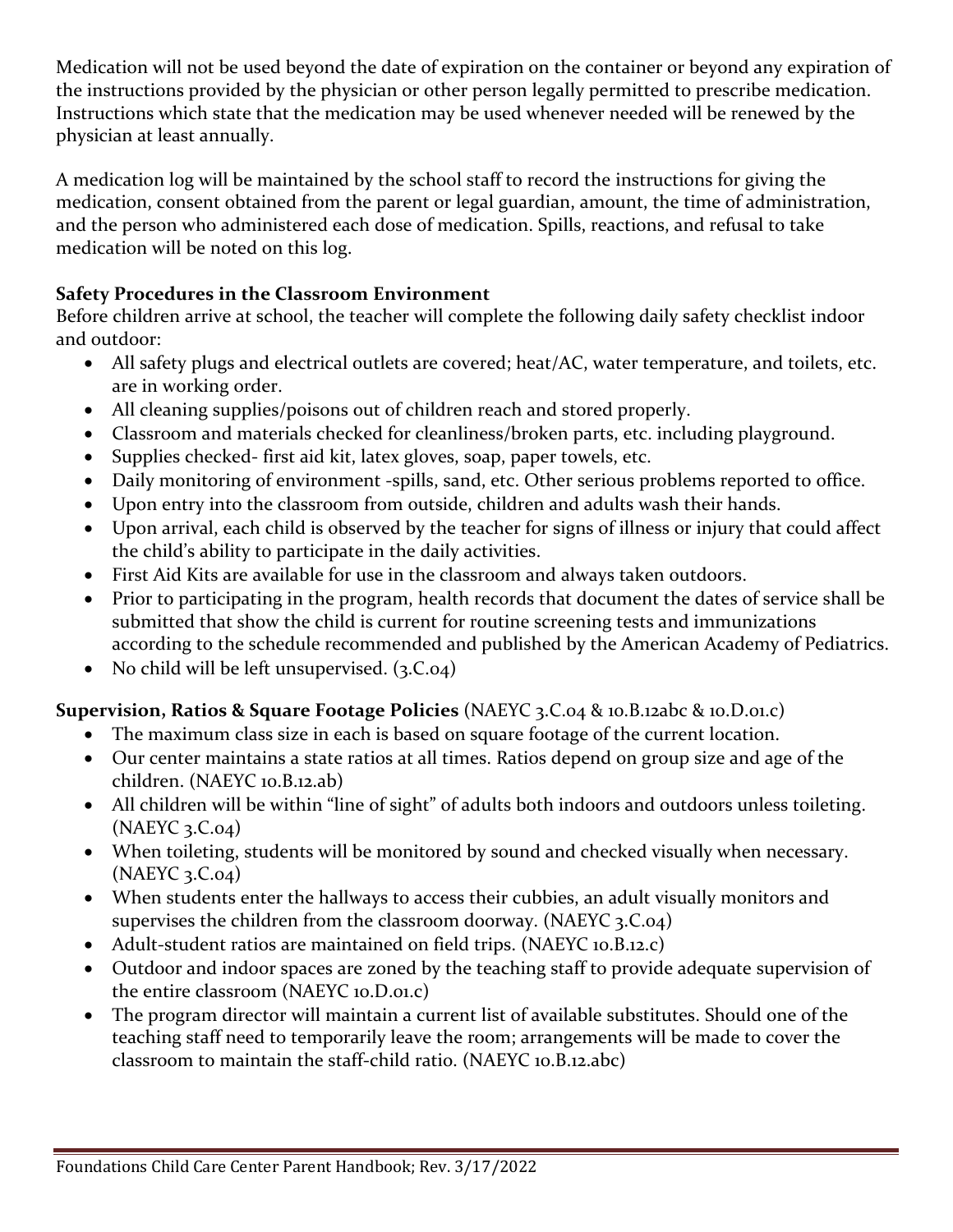### **Water Activities- Health & Safety Policies and Procedures** (NAEYC 5.A.10)

There is a water table in the classroom for children to engage in learning activities through play. During water play children are involved in active experiences with science and math concepts. Children with sores on their hands are not allowed to participate with others in the water table to ensure that no infectious diseases are spread. Children must wash their hands before engaging in water play. Children are not allowed to drink the water during water play activities. When the activity period is complete, the water table is drained and refilled with fresh water before a new group of children comes to participate. Outdoor water play is limited to tubs and buckets or containers as well as the water table. Staff supervise all children by sight and sound in all areas with access to water in tubs, buckets, and water tables.

**Outside Play: Health & Safety Precautions** (NAEYC 5.A.06.a.b.c, 5.A.07.a.b.c, 9.B.01, 9.B.03) We have daily opportunities for outdoor play as the weather permits and provided the weather air quality and environmental safety conditions do not pose a threat. This allows children the opportunity to develop their large muscle skills, get exercise, and be active. We use Weather Bug guidelines to determine if the Wind Chill Factor or Heat Index is safe for outdoor play.

In cases when we cannot go outside (due to weather conditions) children are given the opportunity to use indoor equipment for similar activities inside and are supervised at the same level as outdoor equipment. For example, tumbling mats may be offered for upper body activities or rolling across the mat. (NAEYC 5.A.06.a & 5.A.06.b)

In order to make sure that your child can play comfortably outside, it is important to dress him according to the weather. When it is cold outside he needs a warm coat, mittens or gloves and a hat (labeled with your child's name). For the warmer days, dressing your child lightly is just as important. For those in-between days, dressing your child in layers is a practical idea. It is expected that all students will go outside unless there is a doctor's note indicating the reason why the child cannot go outside. (NAEYC 5.A.07.a)

There are areas on the playground for children to be in the shade and still be active. We encourage you to bring a hat or other clothing for your child to wear as another protection from the sun. Sunscreen or sunblock with UVB and UVA protection of SPF 15 or higher will be applied to your child's exposed skin (only with your written parental permission to do so). We will also use an insect repellent containing DEET (only with your written permission) no more than once a day to protect your child from insect bites when the public health authorities recommend its use. (NAEYC 5.B.07.b & 5.07.c)

Program staff will complete the National Program for Playground Safety's Suggested General Maintenance Checklist on a quarterly basis. Foundation's Child Care Center maintenance personnel will inspect the playground weekly to ensure that there are no safety issues. (NAEYC 5.A.06.c)

### **Classroom Animals and Pets: Health & Safety Guidelines** (NAEYC 5.C.05)

If you, as a parent or legal guardian, want to bring your family pet to share with your child's classroom, you are welcome. Please note the sharing of any pets must be prearranged with your child's classroom teacher and office. The preschool teacher ensures that the animal does not create an unsafe or unsanitary condition. The animal would appear to be in good health and have documentation from a veterinarian or an animal shelter to show that the animal is fully immunized (if the animal should be so protected) and suitable for contact with children. The teacher would ensure staff and children practice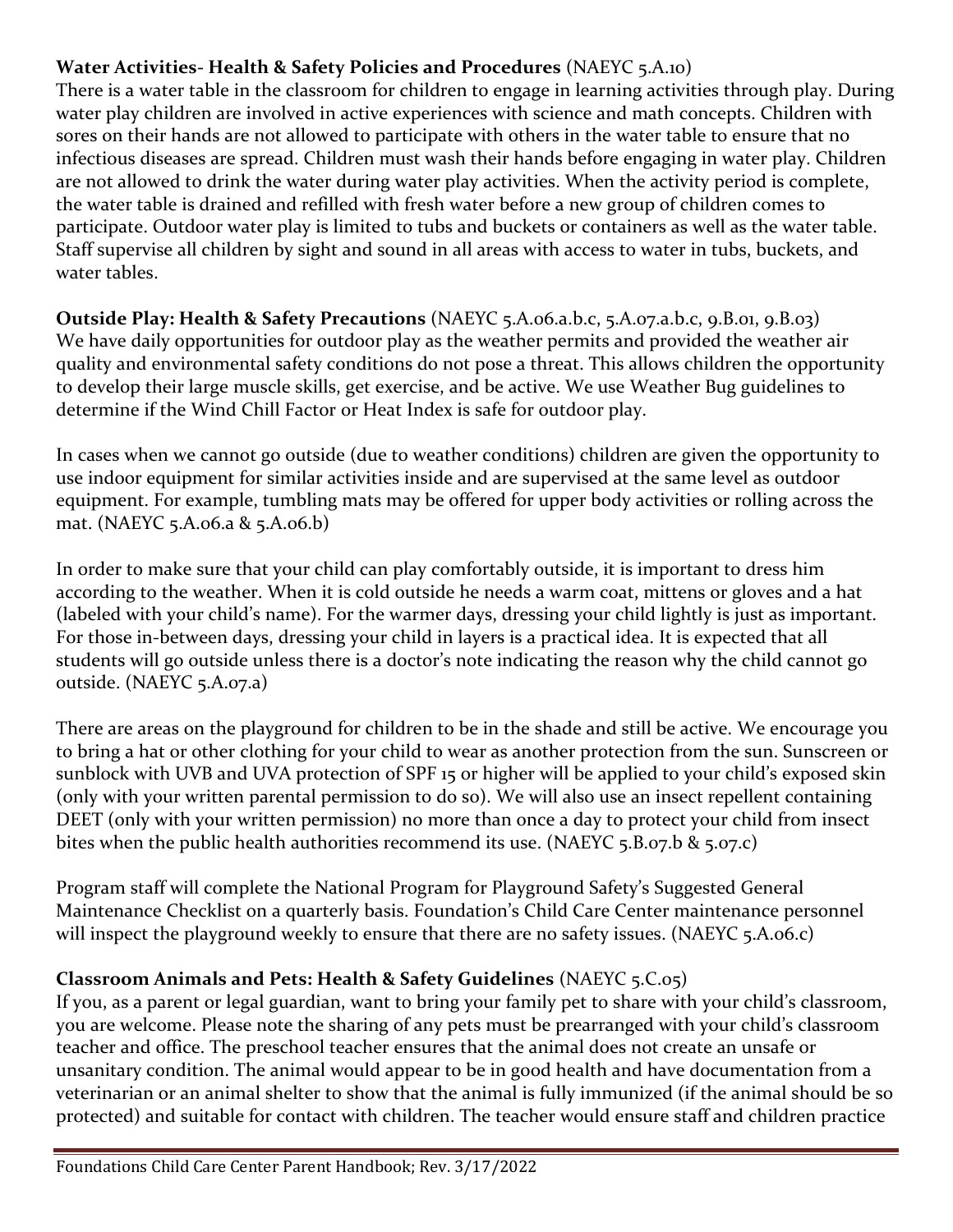good hygiene and hand washing when coming into contact with the animal and after coming into contact with the animal. Teaching staff supervise all interactions between children and animals and instruct children on safe behavior when in close proximity to animals.

*Note: Any children allergic to the pet will not be exposed to the animal. Reptiles are not allowed because of the risk for salmonella. The classroom teacher is responsible for checking that requirements have been met.*

### **Cleaning and Sanitization** (NAEYC 9.C.06, 5.C.01, 5.C.01.b, 5.C.02, 5.C.02.e, 5.C.03)

The facility will be maintained in a clean and sanitary condition. When a spill occurs, the area will be made inaccessible to children and the area will be cleaned immediately. Staff will clean rugs and carpeting by blotting, spot cleaning with a detergent-disinfectant, and shampooing or steam cleaning as part of standard precautions. Staff will use ventilation and sanitation rather than sprays, air freshening chemicals, or deodorizers, controls odors in inhabited areas of the facility and in custodial closets.

Toys that have been placed in a child's mouth or that are otherwise contaminated by body secretion or excretion will be removed immediately and disinfected after they are cleaned with soap and water. This also applies to other surfaces in the classroom. Toys will be cleaned with soap and water and then sprayed with a Sanitizing Solution, and then air dried. Surfaces will be disinfected using a non-toxic solution provided by Cintas (Safety Sheets are attached to the dispenser). To disinfect, the surfaces will be sprayed until glossy. The solution will be left on for at least two minutes before it is wiped off with a clean paper towel, or it may be allowed to air dry. Machine washable cloth toys that have been placed in a child's mouth or that are otherwise contaminated by body secretion or excretion must be laundered before another child's use. Toys that cannot be cleaned and sanitized will not be used. (NAEYC 5.C.03)

Staff will be trained in cleaning techniques, proper use of protective barriers such as gloves, proper handling and disposal of contaminated materials, and information required by the US Occupational Safety and Health Administration about the use of any chemical agents. (NAEYC 5.C.02)

Routine cleaning will be supervised by the preschool teacher and will follow the NAEYC Cleaning and Sanitation Frequency Table found on the NAEYC website (www.naeyc.org/torch). A checklist will be completed as indicated in the table. (NAEYC 5.C.01 )

Facility cleaning requiring potentially hazardous chemicals will be scheduled when children are not present to minimize exposure of the children. All cleaning products will be used as directed by the manufacturer's label. Nontoxic substances will be used whenever possible. Staff are trained yearly. (NAEYC 5.C.02)

### **Hand Washing Practices** (NAEYC 5.A.09)

Frequent hand washing is critical to preventing the spread of infectious diseases. Teachers teach children how to wash their hands effectively. Posters of children using proper hand washing procedures are placed by each sink. The program follows these practices regarding hand washing:

- Staff members and those children who are developmentally able to learn personal hygiene are taught hand-washing procedures and are periodically monitored.
- Hand washing is required by all staff, volunteers, and children when hand washing reduces the risk of transmission of infectious diseases to themselves and to others.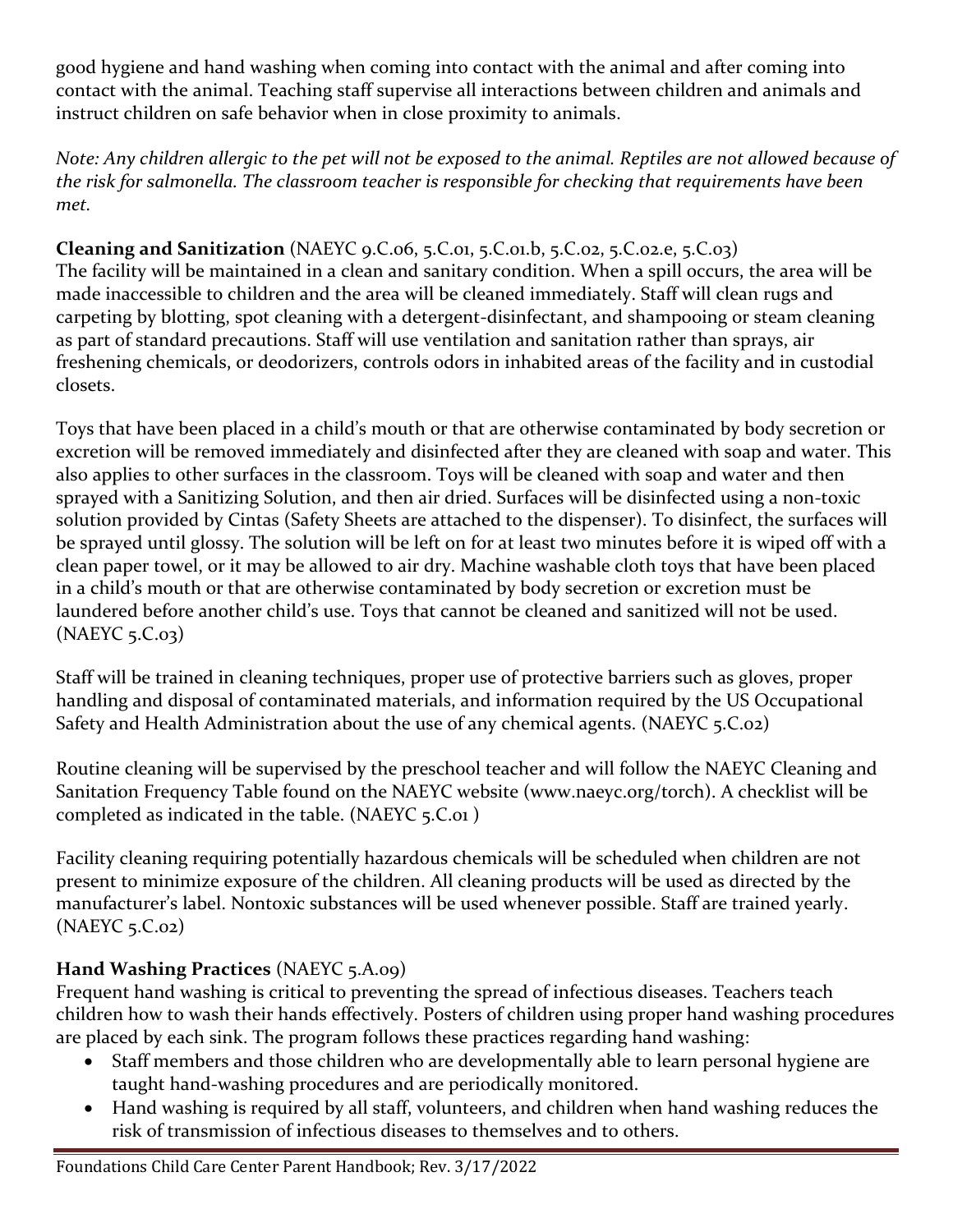• Staff assist children with hand washing as needed to successfully complete the task.

Children and adults wash their hands:

- upon arrival for the day;
- after diapering or using the toilet;
- after handling body fluids (e.g., blowing or wiping a nose, coughing on a hand, or any touching of mucus, blood or vomit);
- before meals and snacks, preparing or serving food, or handling any raw food that requires cooking (e.g., meat, eggs, poultry);
- after playing in water that is shared by two or more people;
- after handling pets and other animals or any materials such as sand, dirt, or surfaces that might be contaminated by contact with animals

Adults also wash their hands:

- before and after feeding a child;
- before and after administering medication;
- after assisting a child with toileting
- after handling garbage or cleaning.

Proper hand-washing procedures are followed by adults and children and include

- using liquid soap and running water;
- rubbing hands vigorously for at least seconds, including back of hands, wrists, between fingers, under and around any jewelry, and under fingernails; rinsing well; drying hands with a paper towel, or a dryer; and avoiding touching the faucet with just-washed hands (e.g., by using a paper towel to turn off water).

Except when handling blood or body fluids that might contain blood (when wearing gloves is required), wearing gloves is an optional supplement, but not a substitute, for hand washing in any situation listed above.

- Staff must wear gloves when contamination with blood may occur;
- Staff do not use hand-washing sinks for bathing children or removing smeared fecal-matter.

In situations where sinks used for both food preparation and other purposes, staff clean and sanitize the sinks before using them to prepare food.

### **Toilet Learning** (NAEYC 5.A.08, 5.C.02.f, 9.C.06.c)

Toilet learning is an important time in a child's development. For children who are unable to use the toilet consistently, the following procedures are in place:

- 1. Diapering will be done in the designated diaper area, i.e., the changing room with a changing table or the bathroom stall. Food handling will not be permitted in these diapering areas.
- 2. Staff will follow all diapering guidelines set forth in the NAEYC Standards: Standard 5.A.08:
	- Cloth diapers and clothing that are soiled by urine or feces are immediately placed in a plastic bag (without rinsing or avoidable handling) and sent home that day for laundering.
	- Staff checks children for signs that diapers or pull-ups are wet or contain feces at least every 2 hours. Diapers are changed when wet or soiled.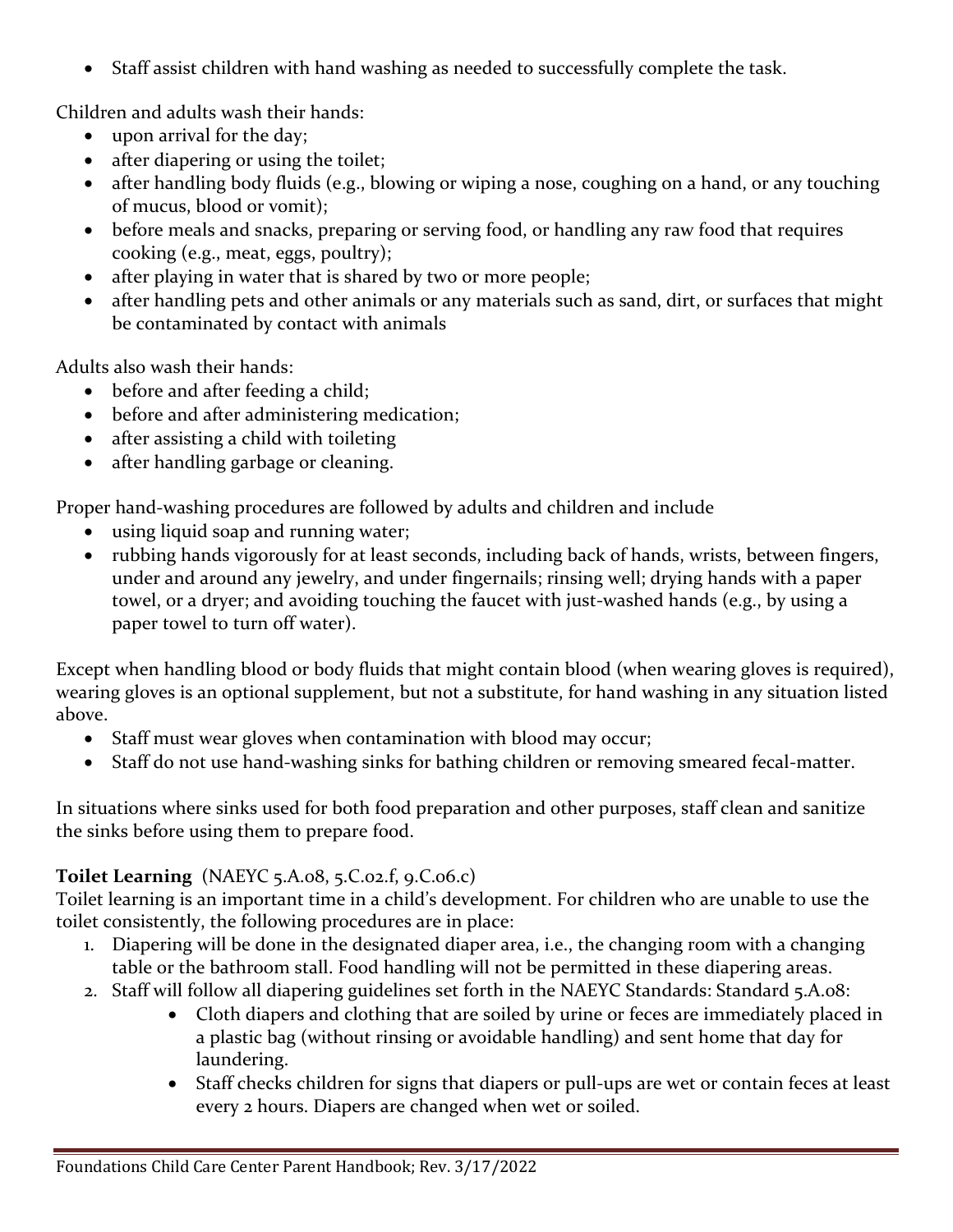- Staff changes children's diapers or soiled underwear in the designated changing areas including bathroom stall as needed and not elsewhere in the facility.
- At all times, caregivers have a hand on the child if being changed on an elevated surface.
- Surfaces used for changing and on which changing materials are placed are not used for other purposes, including temporary placement of other objects, and especially not for any object involved with food or feeding.
- Staff disposes of contaminated materials and diapers in a plastic bag with a secure tie that is placed in a closed container.
- Containers that hold soiled diapers and diapering materials have a lid that opens and closes tightly using a hands-free device (e.g., a step can). Containers are kept closed and are inaccessible to children. The container will be clearly labeled to show its intended use.
- Diapering and Gloving posters will be posted in the changing area showing procedures through the use of visuals and words. These procedures are used by the program administrator to evaluate teaching staff that change diapers.
- For children who require cloth diapers, the diaper has an absorbent interlining completely contained within an outer covering made of waterproof material that prevents the escapes of feces & urine. Both the diaper and the outer covering are changed as a unit. (NAEYC 5.A.08.b)
- 3. Potty chairs will not be used due to the risk of spreading infectious diarrhea.
- 4. Families will be asked to provide an extra set of clothing for their child in case of an "accident" or messy play. Please clearly label the clothing with your child's name to reduce the possibility of mistakes.

### **Tooth Brushing Policy** (NAEYC 5.A.16)

At least once daily, where children receive two or more meals, teaching staff provide an opportunity for tooth brushing and gum cleaning to remove food and plaque. (Toothpaste is not required.) Toothbrushes will be rinsed thoroughly after each use placed back in child's cubby. Toothbrushes will be replaced every six months or as needed. It is the parent's responsibility to provide their child with a toothbrush.

### **First Aid Kit** (NAEYC 9.C.10)

It is inaccessible to children, but readily available for adult use. It is fully equipped according to guidance from FSSA, NAEYC and PTQ. Following each use of the First Aid kit, the contents will be inspected and missing or used items replaced immediately. The First Aid kit will be inspected monthly. The first aid kit is taken to the outdoor play areas as well as on field trips and outings away from the site.

### Fire Safety (NAEYC 9.C.11)

A fire extinguisher is installed in the preschool classroom with a tag indicating its annual service date. The fire alarm system is serviced annually. Smoke detectors, fire alarms, and carbon monoxide detectors are tested monthly. A written log of testing dates and battery changes is maintained and available upon request. Fire drills are conducted monthly and recorded on a log.

### **Emergencies and Notification of Accidents or Incidents** (NAEYC 10.D.08)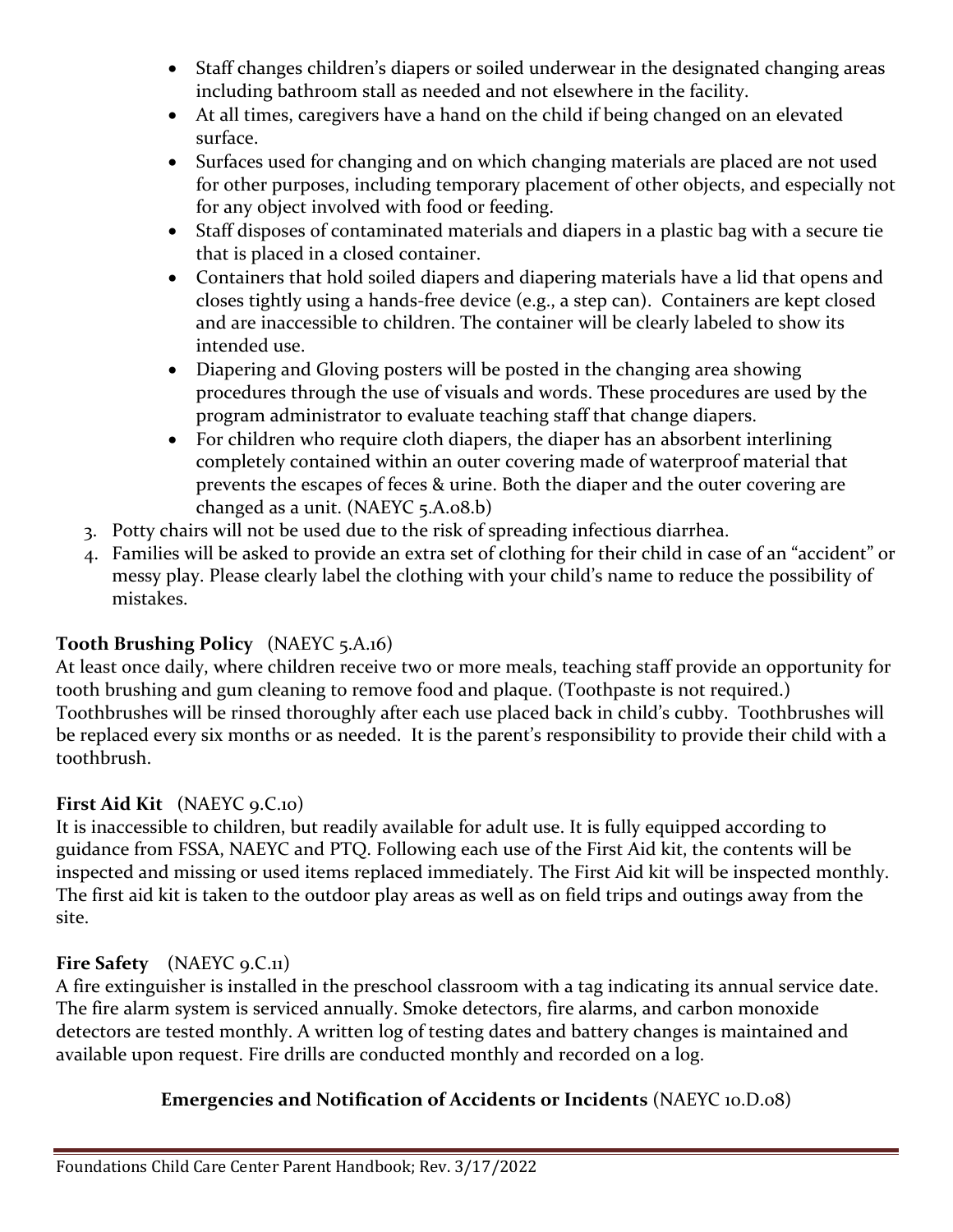### **Safety**

- *Smoking, Prohibited Substances and Guns:* (NAEYC 9.D.06)
- Indoor and outdoor environments used by our program are designated non-smoking areas. The use of tobacco in any form, alcohol, or illegal drugs is prohibited on the facility premises. Possession of illegal substances or unauthorized potentially toxic substances (pesticide and herbicide) is prohibited. No guns or lethal weapons are allowed in or around the facility. (NAEYC 10.D.01.h)
- *Evacuation Plans, Drills, Closings:* Evacuation plans are posted in each classroom above the sink. File drills are practiced monthly during different times of the day, including nap time. Program closing will take place as emergencies arise.
- *Evacuation Procedure:*

In case of an emergency evacuation, the following plan will take place:

- o The fire alarm will be sounded
- o The staff will give children clear and simple rules to stop their activities immediately and proceed to the classroom door.
- o Staff will then escort the children out of the building to a designated safe place.
- *Fire or Risk of Explosion*
	- o Anyone who discovers smoke, fire, or risk of explosion will pull the fire alarm located in their designated area.
- *Power Failures:*

Staff will comfort the children and explain the situation, and model for them how to remain calm. The director will discover if the power outage is confined to the facility or includes the neighborhood or surrounding area. Flashlights are stored in each classroom. Unless the power failure is accompanied by an emergency situation requiring evacuation, children will be kept inside. Should it be necessary to leave the building, staff will follow emergency evacuation procedures.

#### **Lock Down**

If Foundation's Child Care Center is ever informed by the Elkhart County, Elkhart City, Mishawaka or St. Joseph County Police of an emergency situation that requires us to stay inside, all doors will be locked and will remain inside until further notice from the police.

### **Fire Drills**

Fire Drills are practiced monthly during varying times of the day. Once a year in the Fall when the Fire Department brings their truck to the center for a visit, the fireman observes our evacuation procedures as we conduct a fire drill on that day. The fire department also teachers the children fire safety.

### **Tornado Drills:**

Tornado and Hurricane drills are practiced once per month. Documentation logs are kept on all drills.

### **Tornados** (NAEYC 9.C.11)

Infant/Toddler Program: Children will be taken downstairs to the basement and wait for further instruction. The staff will take all emergency contact information, flashlights and a cell phone into the basement. Staff and children will remain in this area until the threat of the storm has passed.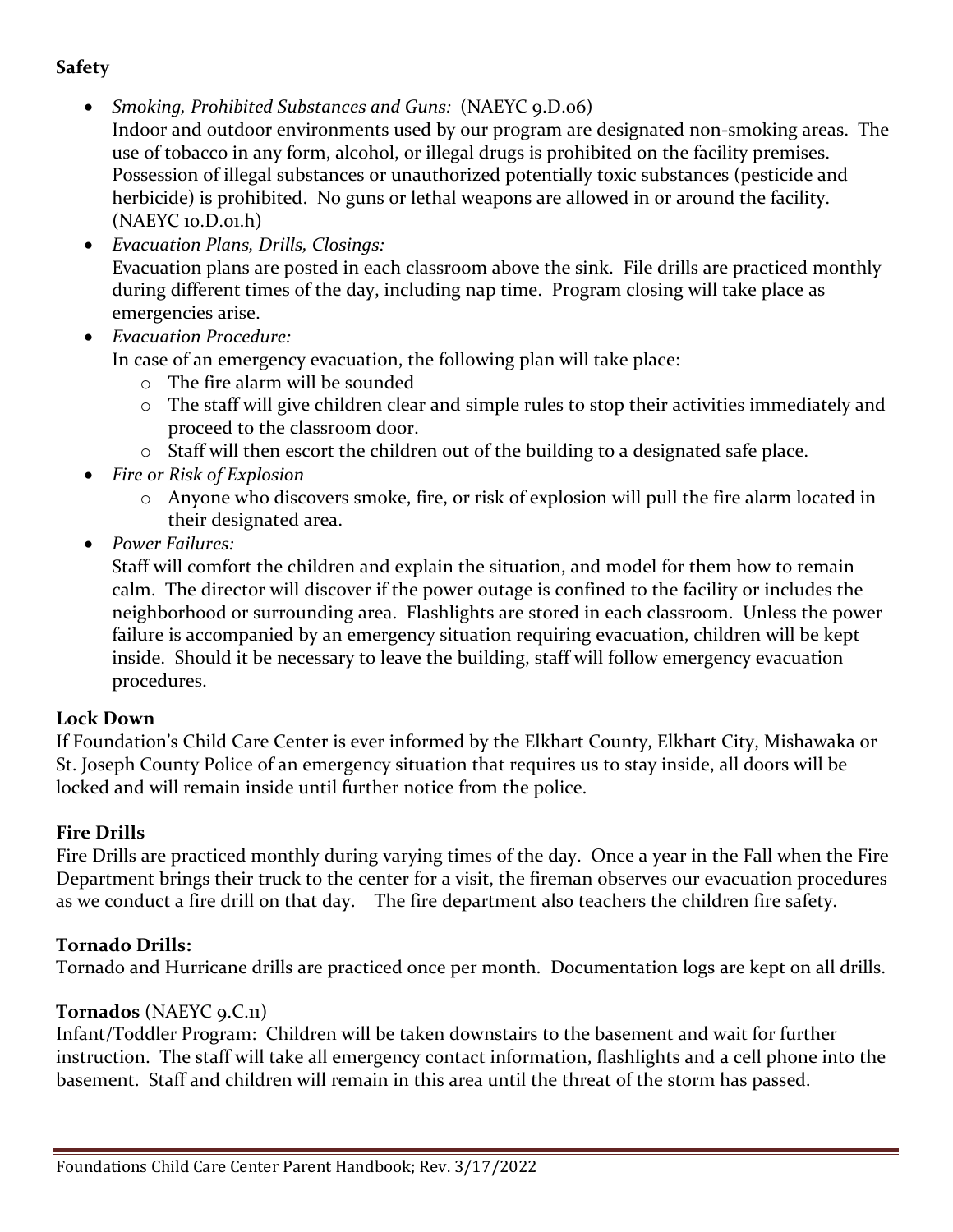Ages 2-12: Director will notify staff of severe weather. Staff will evacuate children out of the classroom, taking all emergency contact information and flashlights into the main hallway. The director will take a cell phone and radio with batteries. Staff and children will remain in this area until the threat of the storm has passed and the Director releases all groups.

### **Center Closing**

If a SNOW EMERGENCY is declared by the city or county that the program is located in, and/or if staff members cannot safely arrive to work, we may be forced to close for the day. If we need to close due to harsh weather or an emergency we will post our closing on WFRN radio (104.7), B100, Sunny 101.5, Fox 28, Channel 22 and WNDU Channel 16. Tuition will not be refunded for emergency closings, due to ongoing expenses. If the center must close early due to an emergency, parents will be contacted and need to pick up their children immediately.

**Protection from Hazards and Environmental Health** (NAEYC 5.A.07, 9.C.08, 9.D.01,9.D.03, 9.D.05) Program staff protect children and adults from hazards, including electrical shock, burns, scalding, slipping, tripping, or falling. Floor coverings are secured to keep staff and children from tripping or slipping. Teaching staff and maintenance personnel perform routine indoor inspections of classrooms and takes action to correct any safety issues.

Foundations Child Care Center has undergone and extensive Phase I Environmental Inspection looking for lead, radon, radiation, asbestos, fiberglass, and other hazards that could impact children's health.

The assistant director maintains the building's heating, cooling, and ventilation systems in compliance with national standards for facility use by children.

The program utilizes the Weather Bug website to determine air quality levels outdoors. Should the air quality be predicted to be poor, outdoor times are adjusted to minimize exposure.

The program maintains facilities so they are free from harmful animals, insect pests, and poisonous plants. Pesticides and herbicides, if used, are applied according to the manufacturer's instructions when children are not at the facility and in a manner that prevents skin contact, inhalation, and other exposure to children. The program uses the techniques known as Integrated Pest Management (IPM) so that the least hazardous means are used to control pests and unwanted vegetation.

### **Child Protection Policies** (NAEYC 10.D.03, 10.E.02, 10.E.08)

The health and well-being of every child in our care is of the utmost importance and the protection of children is our responsibility. An applicant or volunteer for temporary or permanent employment with our program involves direct interaction with or the opportunity to interact and associate with children must execute and submit an affidavit of clearance from any and all crimes against a child or families. In addition no person with a substantiated report of child abuse or neglect will come in contact with children in the program or have responsibility for children.

The program has written policy for reporting child abuse and neglect as well as procedures in place that comply with applicable federal, state, and local laws. The policy includes requirements for staff to report all suspected incidents of child abuse, neglect, or both by families, staff, volunteers, or others to the appropriate local agencies. Staff who report suspicions of child abuse or neglect where they work are immune from discharge, retaliation, or other disciplinary action for that reason alone unless it is proven that the report is malicious. All teaching staff complete "Mandatory Reporter: Child and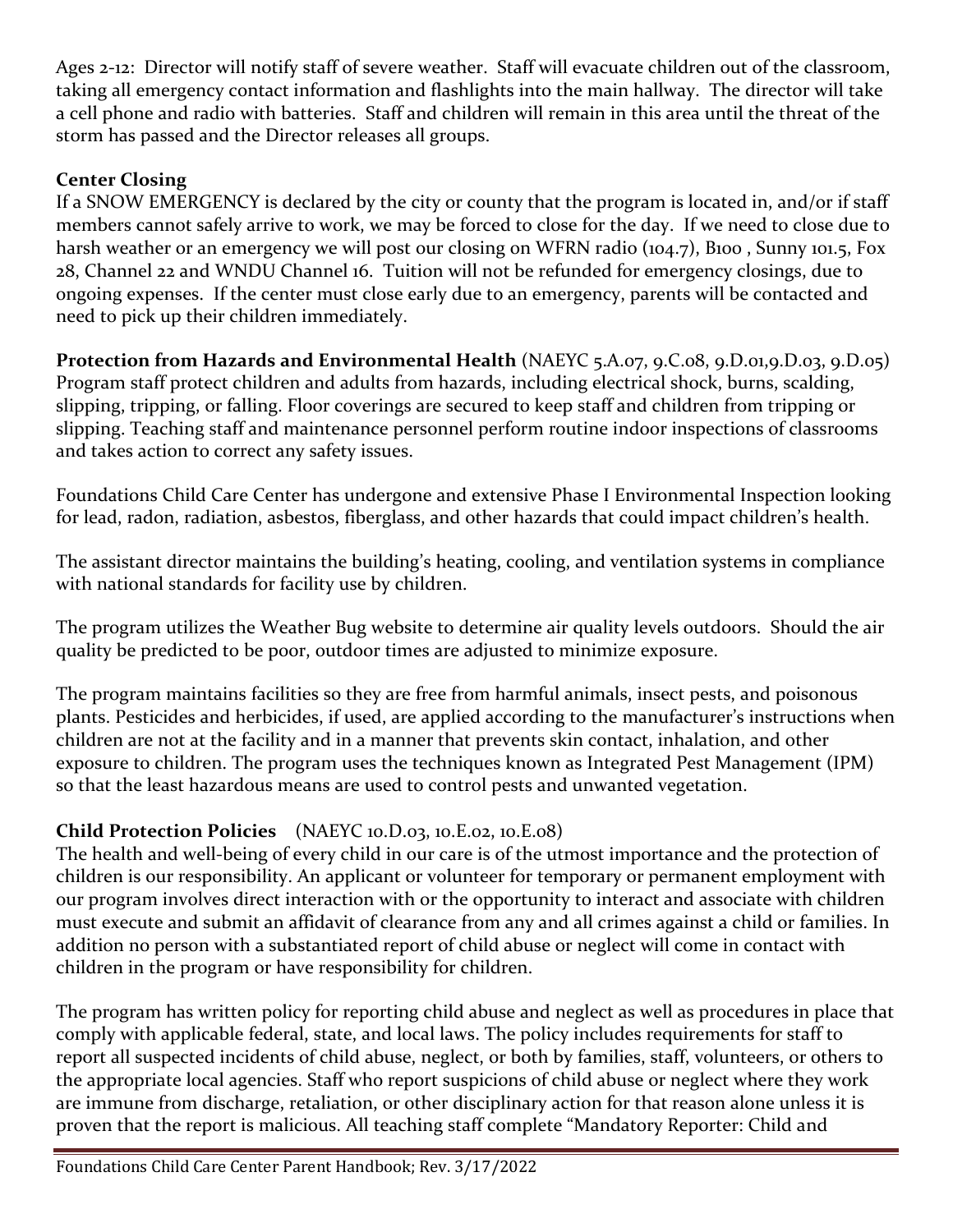Dependent Adult Abuse" annually and within the 1<sup>st</sup> week of employment. Foundations Child Care Center does not tolerate employees physically, or sexually abusing or harassing students.

Children who are physically or sexually abused or harassed by an employee should notify their parents, legal guardians, teacher, or another employee.

### **Suspected Substance Abuse** (NAEYC 10.D.06.e)

Persons under the influence of drugs or alcohol will not be permitted on the premises Foundations Child Care Center. At no time will children be released to a person under the influence of alcohol or drugs and school officials will call the proper authorities if warranted.

### **Volunteers** (NAEYC 10.E.01.e, 10.E.03)

Families are encouraged to take an active part in the educational process of the children. Families are encouraged to contact the teacher if they would like volunteer in the classroom. We have a volunteer job description that defines the role and responsibilities of a volunteer. For safety's sake, if a volunteer will be working with children, he/she will be expected to report directly to the director and it may be necessary to undergo an interview with teaching staff and/or director before permission to volunteer is granted. In addition no person with a substantiated report of child abuse or neglect will come in contact with children in the program or have responsibility for children. People interested in volunteering should their child's teacher or the center director at (574) 262-3634.

### **STAFF Policies & Procedures** (NAEYC 10.E.01 -10.E.09)

Foundations Child Care Center has written personnel policies that define the roles and responsibilities, qualifications, and specialized training required of staff and volunteer positions. The policies outline nondiscriminatory hiring procedures and policies for staff evaluation. Policies detail job descriptions for each position, including reporting relationships; salary scales with increments based on professional qualification, length of employment, and performance evaluation; benefits; and resignation, termination, and grievance procedures. Personnel policies provide for incentives based on participation in professional development opportunities. The policies are provided to each employee upon hiring.( NAEYC 10.E.01a-m)

Hiring procedures include completion of the following checks: criminal-record check, free from history of substantiated child abuse or neglect check, education credentials, verification of age, completion of high school or GED, personal references and a current health assessment. (NAEYC 10.E.02.abcde)

### **Staff Health Assessment** (NAEYC 10.E.02.e & 10.E.08)

The program maintains health information from documented health form for all paid staff and for all volunteers who work more than 40 hours per month and have contact with children. A health form is received by the program before an employee starts work or before a volunteer has contact with children.

Documented health assessments include:

- Capacities and limitations that may affect job performance
- Documentation by a licensed health professional of TB skin testing using the Mantoux method and showing the employee to be free from active TB disease. For those who have a positive TB skin test and who develop a persistent cough or unexpected fever, immediate assessment by a licensed physician is required. For those who have increased risk of TB according to the Centers for Disease Control (CDC), documentation is required annually by a licensed health professional showing that the employee is free from active TB disease (upon hire).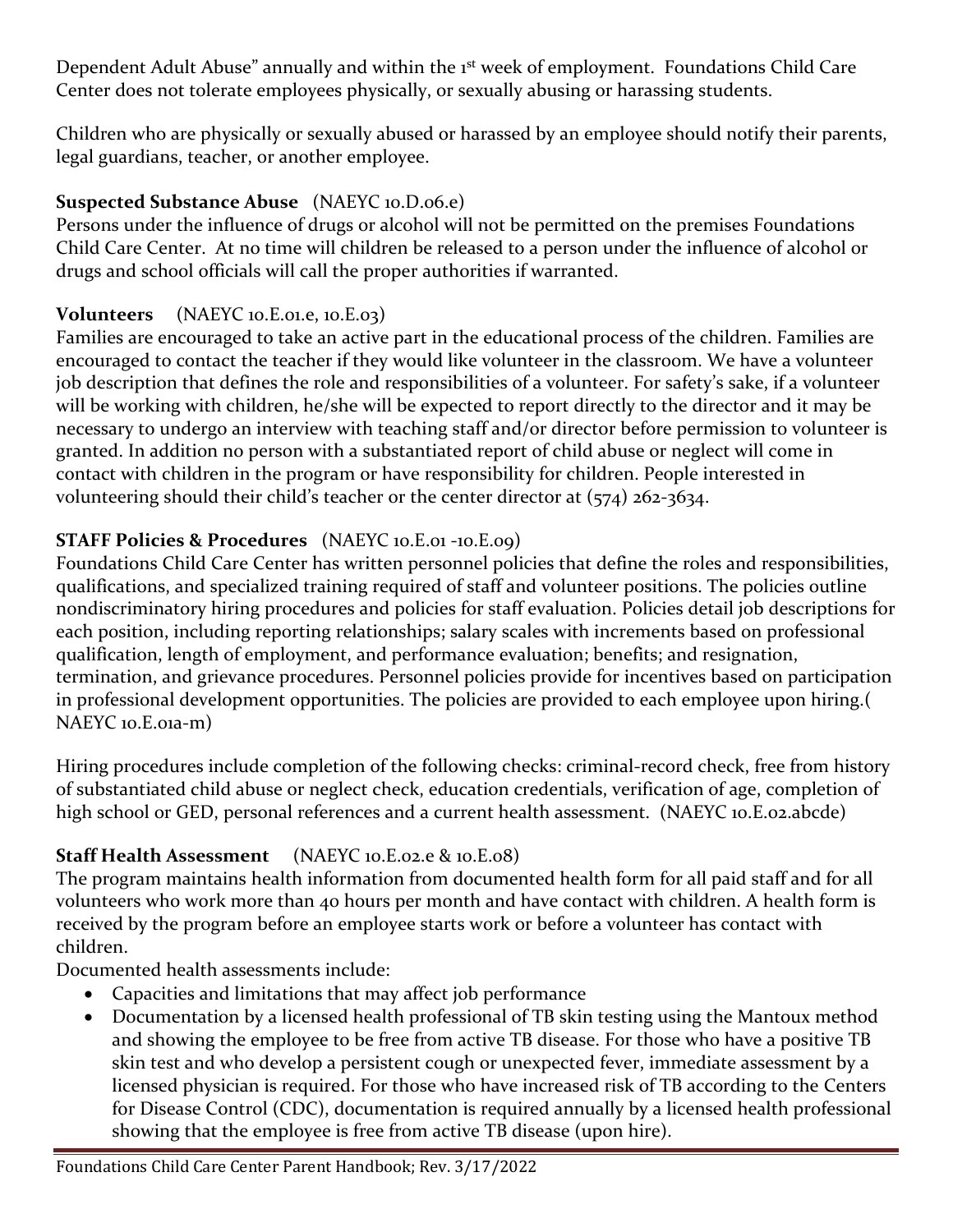### **Staff Records** (NAEYC 10.E.08)

Confidential personnel files, including applications with record of experience, transcripts of education, health-assessment records, documentation of ongoing professional development, and results of performance evaluation, are kept in a locked filing cabinet in the director's office

### **Staff Orientation** (NAEYC 6.A.03.a-k, 10.E.01, & 10.E.11)

Employees must know their role and duties. New teaching staff will be required to participate in an initial orientation program that introduces them to fundamental aspects of the program operation including:

- Program philosophy, mission, and goals;
- Expectations for ethical conduct;
- Individual needs of children they will be teaching or caring for;
- Accepted guidance and classroom management techniques;
- Daily activities and routines of the program;
- Program curriculum;
- Child abuse and reporting procedures;
- Program policies and procedures;
- National Association for the Education of Young Children Standards;
- Regulatory requirements.

The employee's immediate supervisor should provide the new employee with a review of the employee's responsibilities and duties. The director will explain payroll procedures, employee benefit programs and accompanying forms to the employee. All employees are eligible for AFLAC- the cost is determined by the amount of coverage selected. A meeting with the agent will be set of for new employees interested in health plans.

### **Staff -Code of Ethics** (NAEYC 10.E.12.d)

Staff follows an important code of ethics to guide their involvement with children and families. It is essential to protect the confidentiality of all information concerning children and their families. Maintaining a professional attitude includes being responsive to the needs of children and their families while balancing the need for confidentiality. All adults and children deserve respect. One way we demonstrate this respect is to refrain from talking about the children and/or their families in their presence unless the child is part of the conversation and to refrain from labeling a child/family negatively or positively. No information regarding any particular child shall be shared with another child's parent. We continually strive to model such qualities as patience, tolerance, cooperation, acceptance, understanding of others, and enthusiasm for children as well as for other adults. All early childhood staff are required to read and respond to the NAEYC Code of Ethics and to uphold its principles.

### **Staffing Patterns and Schedule** (NAEYC 10.B.12.abc & 10.E.07)

The program is in compliance with staff regulations and certification requirements. Our program follows requirements for staffing according to both the NAEYC and FSSA program standards and maintains approved adult/child ratios at all times.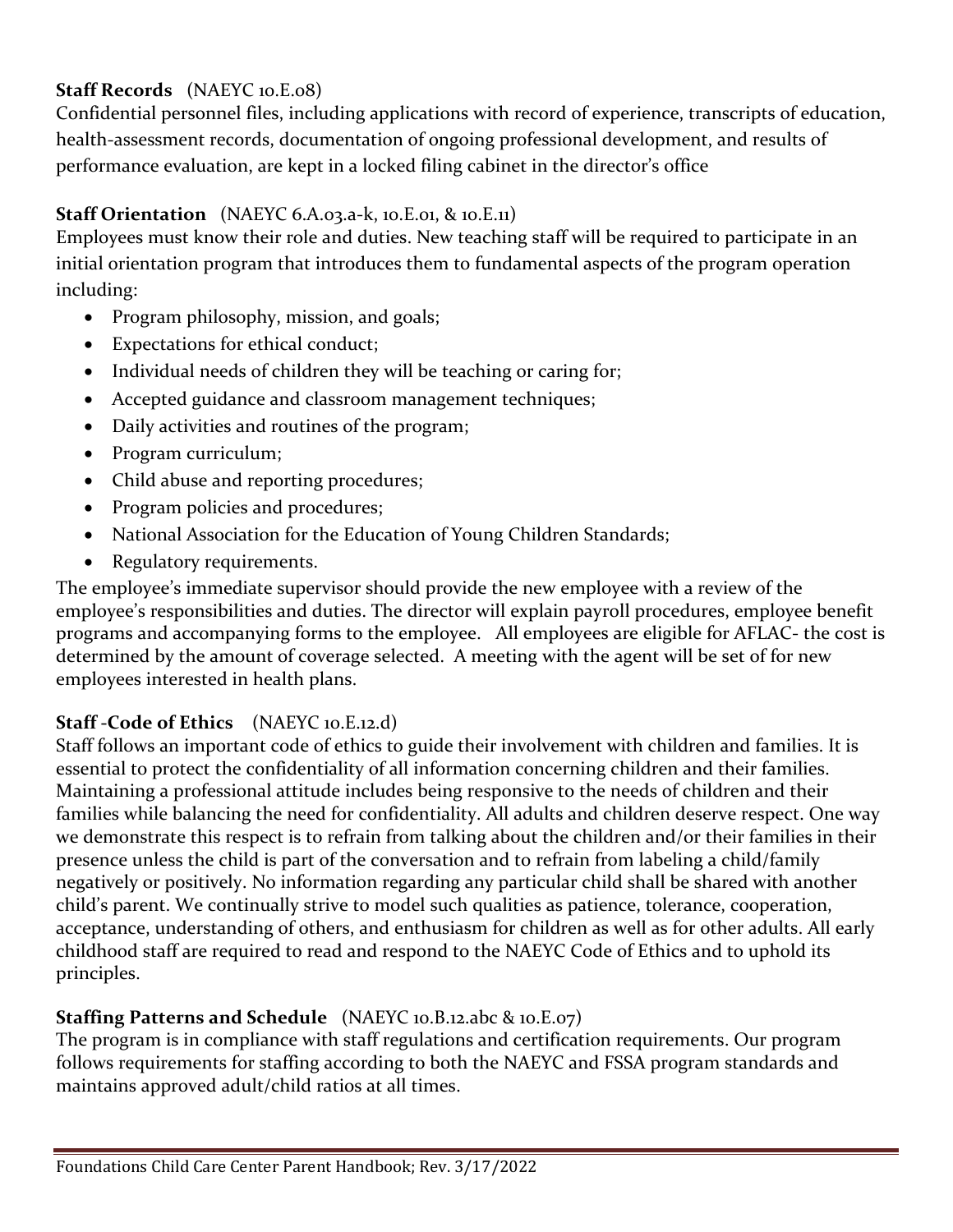Children remain on the same roster with the same teacher over the course of the year. The program administrator will maintain lists of current substitutes for both the teachers and teaching assistance in case of an absence. (NAEYC 10.B.12.abc)

Staff is provided space and time away from children during the day. Should staff work directly with children for more than four hours, staff is provided breaks of at least 15 minutes in each four-hour period. In addition, staff may request temporary relief when they are unable to perform their duties. (NAEYC 10.E.07)

### **Staff Development Activities** (NAEYC 6.B.02, 8.C.01, 8.C.02,& 10.E.09)

Personnel policies provide for incentives based on participation in professional development opportunities. All teaching staff continuously strengthens their leadership skills and relationships with others and work to improve the conditions of children and families within their programs, the local community, and beyond. Teaching staff are encouraged to participate in informal and formal ways in local, state, or regional public-awareness activities. They may join an early childhood group or organization, attend meetings, or share information with others both at and outside the program.

Teaching staff will be informed of professional development activities provided by Child Care Resource and Referral, Early Childhood Alliance, and other applicable organizations. Staff are expected to attend all staff trainings and meetings throughout the year. Trainings will focus on early childhood topics relevant to the program and community and are held the  $3^{rd}$  Saturday of each month.

### **Staff Evaluation and Professional Growth Plan** (NAEYC 6.B.01, 6.B.02)

All staff are evaluated at least annually by an appropriate supervisor or, in the case of the program administrator, by the teaching staff and board of directors. Staff also evaluate and improve their own performance based on ongoing reflections and feedback from supervisors, peers, and families. From this, they develop an annual individualized professional development plan with their supervisor and use it to inform their continuous professional development.

### **General Student Policies & Procedures**

### **Clothing** (NAEYC 5.A.07)

Your child will be learning through creative, active play that can sometimes be messy. Your child should wear comfortable, washable clothing as well as rubber-soled and closed-toe shoes to school. While we encourage the use of paint smocks or shirts during art projects, we can't guarantee that spills or stains will not occur. Clothing should be free of words, graphics, or pictures that are profane, immoral, illegal, or disruptive in nature. For ages 0-5, families must provide an extra set of clothing for their child in case of an "accident" or messy play. Please clearly label the clothing with your child's name to reduce the possibility of mistakes.

### **Requests to Stay Indoors at Recess**

It is our belief that fresh air and exercise are a beneficial part of our students' day. Therefore, a physician's note is needed for any child who requests to stay in from recess. We work very hard to monitor the wind chill and make sure our students do not go outside, or stay outside, for any length of time when the conditions are unfavorable. Please make sure your child is dressed appropriately for the season. For example, in the winter please make sure your child wears a winter coat, gloves, hat and boots if needed. In addition, if your child wears boots to school, please send a pair of shoes in for their school day.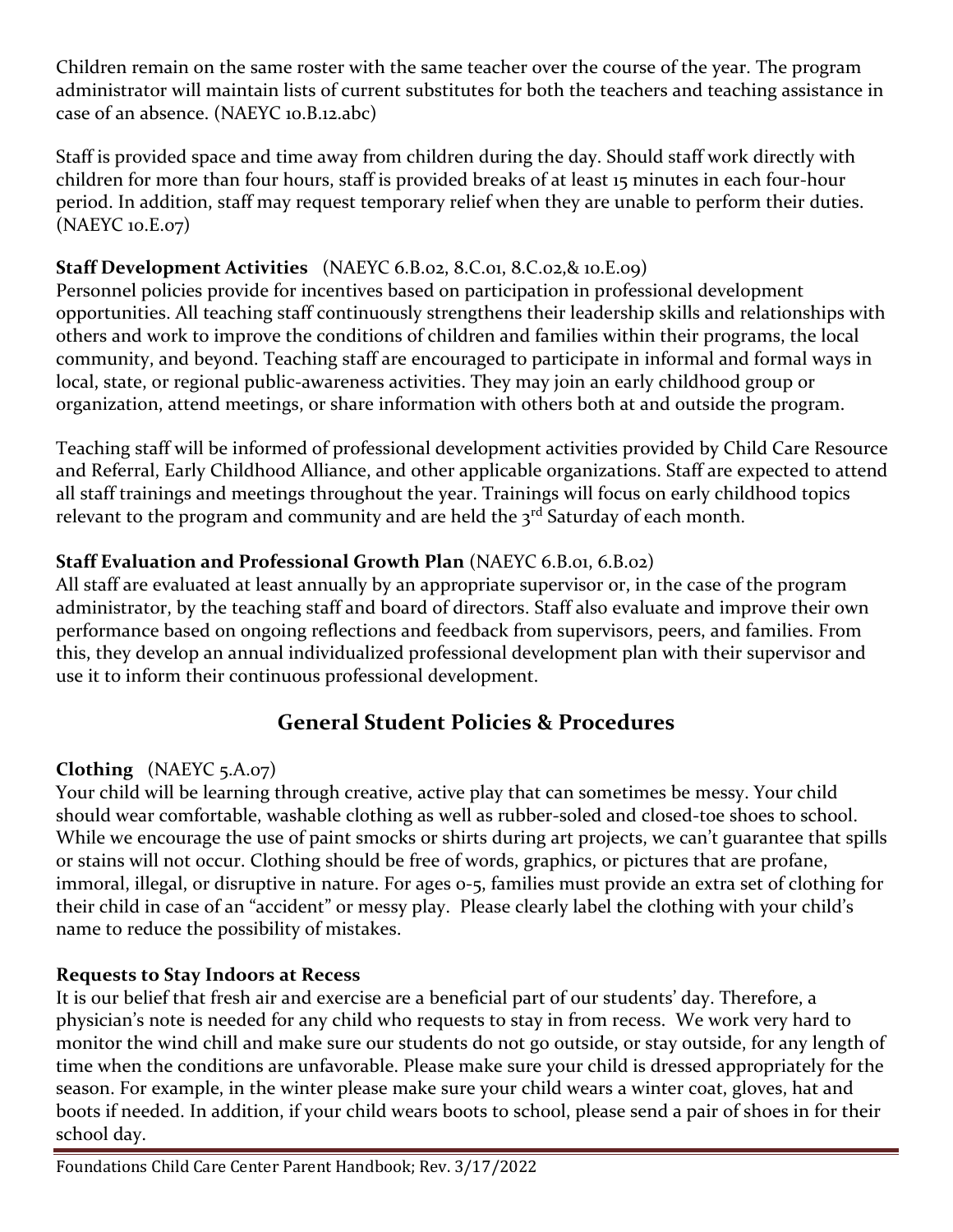#### **PLEASE LABEL ALL ITEMS YOUR CHILD WEARS TO SCHOOL.**

#### **Objects from Home**

Because the program provides ample toys and learning materials for your child, we ask that you do not bring toys from home. If your child brings an "attachment" item from home to assist with coping skills, we ask that it is small enough to fit inside his/her backpack or cubby. Please do not allow children to bring gum, candy, money, or toy guns to school. The program cannot be responsible for lost or broken toys brought from home.

#### **Telephone and Address Change**

Please notify the school immediately if there is a change in your address, telephone number, or person to contact in an emergency. This information is very important in case your child becomes ill or injured.

#### **Student Insurance** (NAEYC 10.B.05)

Foundations Child Care Center DOES provide insurance coverage for students who are injured while on school property. The program DOES NOT provide medical insurance for health related problems. If parents/guardians want medical insurance for their child, it is their responsibility to purchase such insurance. Parents/guardians may purchase medical insurance from any agent they choose.

### **Procedures of Action to Be Taken in Unique Situations**

#### **Child Abduction / Lost or Missing Child**

If a child is abducted, following are the steps that will be taken:

- Immediately notify the director.
- Contact the police and give a complete description of the child
- Contact the parents.

### **Vehicle / Person Identification**

If you see a child pulled into a vehicle or a vehicle seems to be driving back and forth or unfamiliar to the area, remember the following and write down if possible.

- Color of vehicle
- Type of vehicle (Ford, Toyota, etc.)
- License plate number and state
- Window tint, dents, rust, or anything else that might be
- Race/nationality of driver
- Sex
- Hair
- Clothes
- Other passengers